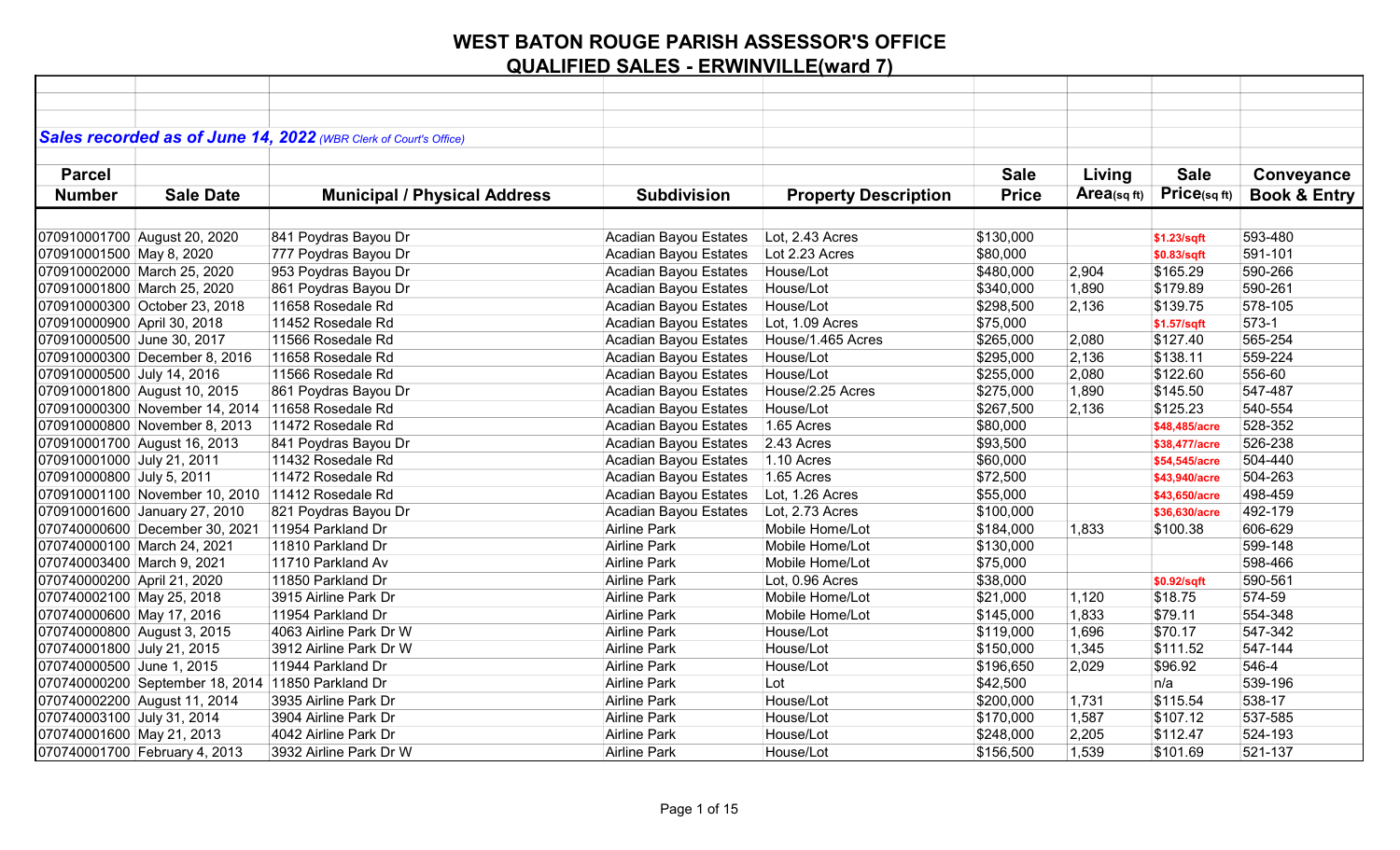|                             |                                                  | Sales recorded as of June 14, 2022 (WBR Clerk of Court's Office) |                       |                             |              |                         |                   |                         |
|-----------------------------|--------------------------------------------------|------------------------------------------------------------------|-----------------------|-----------------------------|--------------|-------------------------|-------------------|-------------------------|
|                             |                                                  |                                                                  |                       |                             |              |                         |                   |                         |
| <b>Parcel</b>               |                                                  |                                                                  |                       |                             | <b>Sale</b>  | Living                  | <b>Sale</b>       | Conveyance              |
| <b>Number</b>               | <b>Sale Date</b>                                 | <b>Municipal / Physical Address</b>                              | <b>Subdivision</b>    | <b>Property Description</b> | <b>Price</b> | Area <sub>(sq ft)</sub> | $Price_{(sq ft)}$ | <b>Book &amp; Entry</b> |
|                             |                                                  |                                                                  |                       |                             |              |                         |                   |                         |
|                             | 070740002100 October 25, 2012                    | 3915 Airline Park Dr                                             | <b>Airline Park</b>   | Mobile Home/Lot             | \$55,000     | 1,120                   | \$49.11           | 518-409                 |
|                             | 070740002100 January 5, 2011                     | 3915 Airline Park Dr                                             | Airline Park          | Mobile Home/Lot             | \$55,500     |                         | n/a               | 500-359                 |
| 070740003300 May 8, 2014    |                                                  | 11806 Parkway Dr S                                               | Airline Park          | Mobile Home/Lot             | \$43,500     | 1,568                   | \$27.74           | 535-378                 |
|                             | 070740001900 October 29, 2010                    | 3902 Airline Park Dr W                                           | <b>Airline Park</b>   | Mobile Home/Lot             | \$40,000     |                         | n/a               | 498-302                 |
| 070700008900 April 28, 2010 |                                                  | 12147 Alessandro Ln                                              | Ales's Estate         | Lot, 0.80 Acres             | \$45,000     |                         | n/a               | 494-43                  |
| 070700009000 July 13, 2012  |                                                  | 12132 Alessandro Ln                                              | Ales's Estate         | Mobile Home/Lot             | \$50,000     |                         | n/a               | 514-59                  |
| 070720002000 April 27, 2020 |                                                  | 4112 Maxine St                                                   | <b>Alwood Estates</b> | Mobile Home/Lot             | \$117,000    |                         | n/a               | 590-632                 |
|                             | 070720002000 September 15, 2014 4112 Maxine St   |                                                                  | <b>Alwood Estates</b> | House/Lot                   | \$124,900    | 2,310                   | \$54.07           | 539-143                 |
|                             | 070720001600 December 2, 2013                    | 4232 Maxine St                                                   | <b>Alwood Estates</b> | Mobile Home/Lot             | \$55,000     |                         | n/a               | 528-678                 |
|                             | 070720001200 September 28, 2011 4352 Maxine St   |                                                                  | <b>Alwood Estates</b> | Mobile Home/Lot             | \$35,000     | 1,680                   | \$20.83           | 506-279                 |
| 070700009300 April 12, 2019 |                                                  | 12417 Angelique Ln                                               | Angelique Estates     | Lot, 0.671 Acres            | \$30,000     |                         | \$1.03/sqft       | 581-525                 |
|                             | 070700009400 January 16, 2019                    | 12407 Angelique Ln                                               | Angelique Estates     | Lot, 0.671 Acres            | \$35,000     |                         | \$1.19/sqft       | 579-473                 |
| 070700009400 June 8, 2018   |                                                  | 12407 / 12417 Angelique Ln                                       | Angelique Estates     | Lot, 1.35 Acres             | \$38,000     |                         | \$0.64/sqft       | 574-485                 |
|                             | 070700009500 December 9, 2015                    | 12427 Angelique Ln                                               | Angelique Estates     | 2.014 Acres                 | \$32,000     |                         | \$16,000/acre     | 550-387                 |
| 070700005400 August 3, 2011 |                                                  | 12243 Erwin Av                                                   | Angelique Estates     | Lot                         | \$35,000     |                         | n/a               | 504-695                 |
| 077100000400 May 26, 2022   |                                                  | 13034 Cypress St                                                 | <b>Balis</b>          | $Lot(s), 0.53$ Acres        | \$10,000     |                         | \$0.44/sqft       | 611-143                 |
| 077100002700 May 9, 2022    |                                                  | 12941 Cypress St                                                 | <b>Balis</b>          | House/Lot                   | \$36,788     | 1,031                   | \$35.68           | 610-342                 |
|                             | 077100002900 August 13, 2021                     | 12961 Cypress St                                                 | <b>Balis</b>          | House/Lot                   | \$135,000    | 1,315                   | \$102.66          | 603-150                 |
| 077100005000 April 7, 2021  |                                                  | 12820 Oaks St                                                    | <b>Balis</b>          | House/Lot                   | \$260,000    | 1,592                   | \$163.32          | 599-422                 |
|                             | 077100005501 March 11, 2021                      | 12953 Pecan St                                                   | <b>Balis</b>          | House/Lot                   | \$140,000    | 1,200                   | \$116.67          | 598-486                 |
|                             | 077100005202 January 2, 2020                     | 12930 Oak St                                                     | Balis                 | House/Lot                   | \$145,000    | 1,707                   | \$84.94           | 588-412                 |
| 077100005801 May 10, 2019   |                                                  | 4223 Walnut St                                                   | <b>Balis</b>          | House/Lot                   | \$165,000    | 1,293                   | \$127.61          | 582-376                 |
|                             | 077100003000 September 26, 2018 12971 Cypress St |                                                                  | <b>Balis</b>          | House/Lot                   | \$64,500     | 952                     | \$67.75           | 577-435                 |
|                             | 077100003200 August 3, 2017                      | 13033 Cypress St                                                 | <b>Balis</b>          | House/Lot                   | \$139,000    | 1,556                   | \$89.33           | 566-215                 |
|                             | 077100006000 October 15, 2015                    | 13083 Cypress St                                                 | <b>Balis</b>          | 4.54 Acres                  | \$50,000     |                         | \$11,013/acre     | 549-259                 |
| 077100003000 June 3, 2015   |                                                  | 12971 Cypress St                                                 | <b>Balis</b>          | House/Lot                   | \$86,306     | 952                     | \$90.66           | 546-63                  |
| 077100003200 July 29, 2014  |                                                  | 13033 Cypress St                                                 | <b>Balis</b>          | House/Lot                   | \$127,000    | 1,556                   | \$81.62           | 537-496                 |
|                             | 077100005501 August 23, 2013                     | 12953 Pecan St                                                   | <b>Balis</b>          | House/Lot                   | \$70,000     | 1,200                   | \$58.33           | 526-458                 |
| 077100001700 June 27, 2013  |                                                  | 12713 Cypress St                                                 | <b>Balis</b>          | House/Lot                   | \$65,000     | 1,229                   | \$52.89           | 525-222                 |
|                             | 077100000400 March 28, 2013                      | 13034 Cypress St                                                 | <b>Balis</b>          | House/Lot                   | \$95,000     | 839                     | \$113.23          | 522-468                 |
|                             | 077100003200 November 30, 2012 13033 Cypress St  |                                                                  | <b>Balis</b>          | House/Lot                   | \$55,000     | 1,556                   | \$35.35           | 519-243                 |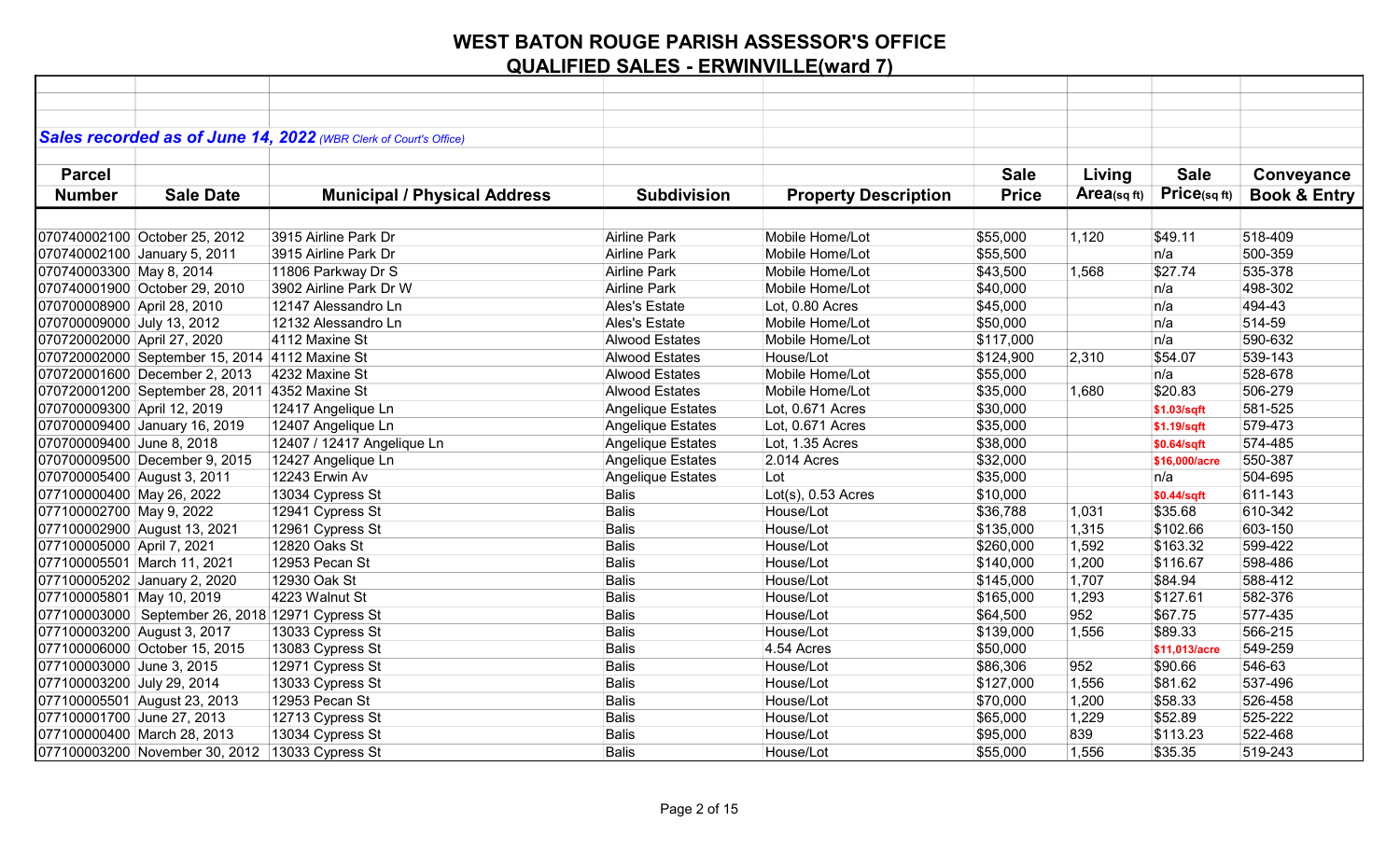|                             |                                                | Sales recorded as of June 14, 2022 (WBR Clerk of Court's Office) |                            |                             |              |                |              |                         |
|-----------------------------|------------------------------------------------|------------------------------------------------------------------|----------------------------|-----------------------------|--------------|----------------|--------------|-------------------------|
|                             |                                                |                                                                  |                            |                             |              |                |              |                         |
| <b>Parcel</b>               |                                                |                                                                  |                            |                             | <b>Sale</b>  | Living         | <b>Sale</b>  | Conveyance              |
| <b>Number</b>               | <b>Sale Date</b>                               | <b>Municipal / Physical Address</b>                              | <b>Subdivision</b>         | <b>Property Description</b> | <b>Price</b> | Area(sq $ft$ ) | Price(sq ft) | <b>Book &amp; Entry</b> |
|                             |                                                |                                                                  |                            |                             |              |                |              |                         |
| 077100005600 June 26, 2012  |                                                | 4227 Walnut St                                                   | <b>Balis</b>               | Mobile Home/Lot             | \$55,000     | 1,280          | \$42.97      | 513-445                 |
|                             | 077100005201 March 30, 2012                    | 4186 Walnut St                                                   | Balis                      | House/Lot                   | \$206,850    | 2,195          | \$94.24      | 511-95                  |
|                             | 077100005801 November 16, 2010 4223 Walnut St  |                                                                  | Balis                      | House/Lot                   | \$139,900    | 1,293          | \$108.20     | 498-526                 |
|                             | 077100003000 September 2, 2010                 |                                                                  | Balis                      | House/Lot                   | \$93,500     | 952            | \$98.21      | 497-70                  |
|                             |                                                | 12971 Cypress St<br>4161 Walnut St                               |                            | House/Lot                   |              |                |              | 496-693                 |
|                             | 077100005602 August 30, 2010                   |                                                                  | Balis                      |                             | \$160,000    | 1,632          | \$98.04      |                         |
|                             | 077100005800 October 15, 2019                  | 4259 Walnut St                                                   | Balis                      | Lot, 1.319 Acres            | \$50,000     |                | \$0.87/sqft  | 586-537                 |
| 077100002400 June 9, 2016   |                                                | 12849 Cypress St                                                 | Balis                      | House/Lot                   | \$115,000    | 1,426          | \$80.65      | 555-139                 |
|                             | 077100003200 November 3, 2011                  | 13033 Cypress St                                                 | Balis                      | House/Lot                   | \$35,000     | 1,556          | \$22.49      | 507-353                 |
|                             | 077100005100 November 2, 2011                  | 12848 Oak St                                                     | Balis                      | House/Lot                   | \$155,000    | 1,545          | \$100.32     | 507-325                 |
|                             | 077100003200 October 17, 2011                  | 13033 Cypress St                                                 | Balis                      | House/Lot                   | \$25,000     | 1,556          | \$16.07      | 506-671                 |
| 077100004802 July 30, 2010  |                                                | 12729 Oak St                                                     | Balis                      | Lot, 0.607 Acres            | \$41,000     |                | n/a          | 496-207                 |
|                             | 077100004301 March 15, 2012                    | 4238 Willow St                                                   | <b>Balis Addidion</b>      | House/Lot                   | \$50,000     | 1,834          | \$27.26      | 510-535                 |
|                             | 077100004101 March 15, 2011                    | 4116 Willow St                                                   | <b>Balis Addidion</b>      | Mobile Home/Lot             | \$37,000     | 1,152          | n/a          | 501-554                 |
|                             | 077100004302 March 24, 2022                    | 4258 Willow St                                                   | <b>Balis Addition</b>      | Mobile Home/Lot             | \$55,000     |                | n/a          | 609-150                 |
|                             | 077100004301 September 30, 2020 4238 Willow St |                                                                  | <b>Balis Addition</b>      | Mobile Home/Lot             | \$50,000     |                | n/a          | 594-479                 |
| 077100004501 May 4, 2020    |                                                | 12607 Oak St                                                     | <b>Balis Addition</b>      | Lot, 1.05 Acres             | \$18,000     |                | \$0.42/sqft  | 590-661                 |
|                             | 077100004506 September 25, 2018 12677 Oak St   |                                                                  | <b>Balis Addition</b>      | Mobile Home/Lot             | \$43,000     | 1,380          | \$31.16      | 577-419                 |
| 077100004302 June 1, 2017   |                                                | 4258 Willow St                                                   | <b>Balis Addition</b>      | Mobile Home/Lot             | \$45,000     | 990            | \$45.45      | 564-300                 |
| 077100004307 June 21, 2012  |                                                | 12633 Pecan St                                                   | <b>Balis Addition</b>      | House/Lot                   | \$25,000     | 2,232          | \$11.20      | 513-402                 |
| 077100004501 June 20, 2019  |                                                | 12607 Oak St                                                     | <b>Balis Addition</b>      | Mobile Home/Lot             | \$20,000     |                | n/a          | 583-516                 |
| 077100004405 June 12, 2014  |                                                | 4155 Willow St                                                   | <b>Balis Addition</b>      | Mobile Home/Lot             | \$5,000      |                | n/a          | 536-377                 |
| 077100004302 May 14, 2021   |                                                | 4258 Willow St                                                   | <b>Balis Addtition</b>     | Mobile Home/Lot             | \$45,000     |                |              | 600-516                 |
|                             | 070910003300 December 3, 2021                  | 11724 Bayou Tommy Ln                                             | <b>Bayou Tommy Estates</b> | Lot, 1.32 Acres             | \$79,500     |                | \$1.39/sqft  | 605-685                 |
| 070910003100 May 1, 2017    |                                                | 11826 Bayou Tommy Ln                                             | <b>Bayou Tommy Estates</b> | Lot, 1.21 Acres             | \$51,000     |                | \$0.96/sqft  | 563-332                 |
|                             | 070910003500 February 1, 2017                  | 11682 Bayou Tommy Ln                                             | <b>Bayou Tommy Estates</b> | Lot, 1.46 Acres             | \$58,000     |                | \$0.91/sqft  | 560-537                 |
| 070910003000 August 3, 2016 |                                                | 11846 Bayou Tommy Ln                                             | <b>Bayou Tommy Estates</b> | Lot, 1.23 Acres             | \$45,000     |                | \$0.83/sqft  | 556-309                 |
| 071400014600 May 5, 2022    |                                                | 10236 St Clara Av                                                | Clara Crossing             | Lot, 0.879 Acres            | \$67,500     |                | \$1.77/sqft  | 610-273                 |
| 071400012400 April 14, 2022 |                                                | 10388 St Clara Av                                                | Clara Crossing             | Lot, 0.879 Acres            | \$67,500     |                | \$1.77/sqft  | 609-571                 |
|                             | 071400013700 November 22, 2021                 | 10421 St Clara Av                                                | Clara Crossing             | Lot, 0.862 Acres            | \$75,000     |                | \$1.99/sqft  | 605-489                 |
|                             | 071400014700 August 24, 2021                   | 10215 St Clara Av                                                | Clara Crossing             | Lot, 0.848 Acres            | \$67,500     |                | \$1.83/sqft  | 603-385                 |
| 071400014000 August 9, 2021 |                                                | 10347 St. Clara                                                  | Clara Crossing             | Lot, 0.861 Acres            | \$75,000     |                | \$1.99/sqft  | 603-72                  |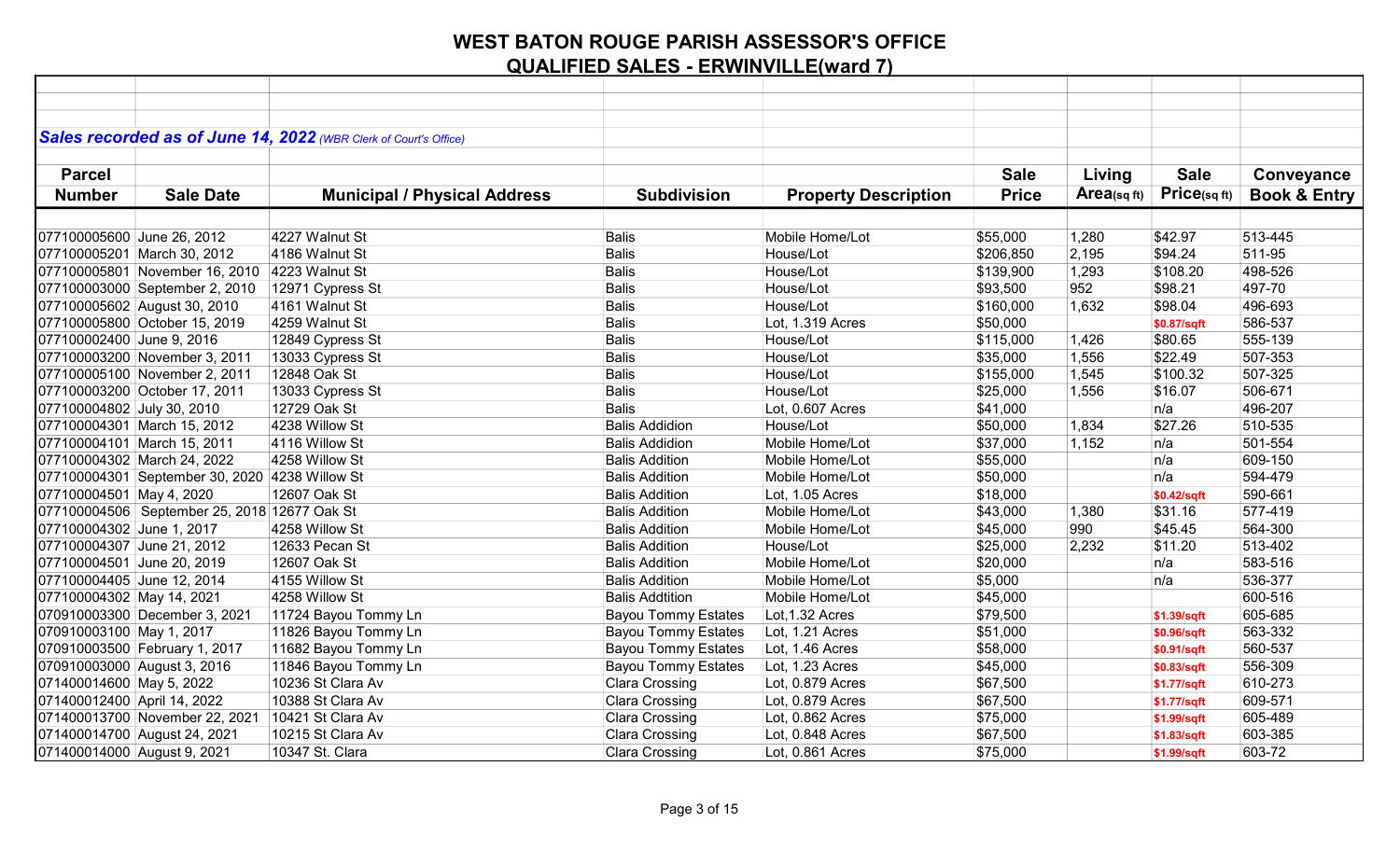|                              |                                                  | Sales recorded as of June 14, 2022 (WBR Clerk of Court's Office) |                                   |                             |              |            |               |                         |
|------------------------------|--------------------------------------------------|------------------------------------------------------------------|-----------------------------------|-----------------------------|--------------|------------|---------------|-------------------------|
|                              |                                                  |                                                                  |                                   |                             |              |            |               |                         |
| <b>Parcel</b>                |                                                  |                                                                  |                                   |                             | <b>Sale</b>  | Living     | <b>Sale</b>   | Conveyance              |
| <b>Number</b>                | <b>Sale Date</b>                                 | <b>Municipal / Physical Address</b>                              | <b>Subdivision</b>                | <b>Property Description</b> | <b>Price</b> | Area(sqft) | Price(sqft)   | <b>Book &amp; Entry</b> |
|                              |                                                  |                                                                  |                                   |                             |              |            |               |                         |
| 071400014300 August 3, 2021  |                                                  | 10295 St. Clara Av                                               | Clara Crossing                    | Lot, 0.861 Acres            | \$75,000     |            | \$1.99/sqft   | 603-22                  |
| 071400014400 July 19, 2021   |                                                  | 10275 St Clara Av                                                | Clara Crossing                    | Lot, 0.799 Acres            | \$80,000     |            | \$2.30/sqft   | 602-475                 |
| 071400011300 July 8, 2021    |                                                  | 10174 St Clara Av                                                | Clara Crossing                    | Lot, 0.879 Acres            | \$80,000     |            | \$2.09/sqft   | 602-287                 |
| 070700008200 May 20, 2019    |                                                  | 12438 E Lakeshore Dr                                             | East Lakeshore Estates            | House/5.24 Acres            | \$265,000    | 1,238      | n/a           | 582-484                 |
|                              | 070700008200 December 19, 2014                   | 12438 E Lakeshore Dr                                             | East Lakeshore Estates 5.24 Acres |                             | \$110,000    |            | \$20,950/acre | 541-339                 |
|                              | 070700006100 February 4, 2013                    | 12538 E Lakeshore Dr                                             | <b>East Lakeshore Estates</b>     | 5.0 Acres, Timberland       | \$105,000    |            | \$21,000/acre | 521-150                 |
| 070700008500 July 27, 2012   |                                                  | 12479 E Lakeshore Dr                                             | East Lakeshore Estates 2.4 Acres  |                             | \$67,000     |            | \$27,915/acre | 514-349                 |
|                              | 070700008600 September 3, 2010                   | 12539 E Lakeshore Dr                                             | <b>East Lakeshore Estates</b>     | $3.25$ Acres                | \$89,500     |            | \$27,540/acre | 497-92                  |
| 070700008300 August 6, 2010  |                                                  | 12417 E Lakeshore Dr                                             | East Lakeshore Estates 2.59 Acres |                             | \$66,000     |            | \$25,480/acre | 496-292                 |
| 071310004600 May 31, 2022    |                                                  | 10833 L J Ln                                                     | Elm Grove                         | Mobile Home/Lot             | \$95,000     |            | n/a           | 611-198                 |
| 071310005600 April 20, 2022  |                                                  | 5335 Elm Grove Rd                                                | Elm Grove                         | House/6.49 Acres            | \$410,000    | 2,887      | \$142.02      | 610-25                  |
|                              | 071310002700 November 23, 2021                   | 5612 Elm Grove Rd                                                | Elm Grove                         | House/Lot                   | \$230,000    | 1,482      | \$155.20      | 605-503                 |
| 071310001600 October 3, 2017 |                                                  | 10636 Section Rd                                                 | Elm Grove                         | House/Lot                   | \$205,000    | 2,039      | \$100.54      | 568-42                  |
| 071310001600 March 15, 2016  |                                                  | 10636 Section Rd                                                 | Elm Grove                         | House/Lot                   | \$125,000    | 1,659      | \$75.35       | 552-635                 |
| 071310001600 March 15, 2016  |                                                  | 10636 Section Rd                                                 | Elm Grove                         | House/Lot                   | \$135,000    | 1,659      | \$81.37       | 552-637                 |
|                              | 071310005500 December 23, 2014 Elm Grove Rd      |                                                                  | Elm Grove                         | 3.01 Acres                  | \$56,000     |            | \$18,667/acre | 541-446                 |
| 071310002200 March 5, 2014   |                                                  | 5416 Elm Grove Rd                                                | Elm Grove                         | House/Lot                   | \$176,500    | 1,680      | \$105.06      | 532-317                 |
|                              | 071310005400 December 27, 2013 5427 Elm Grove Rd |                                                                  | Elm Grove                         | House/Lot                   | \$296,000    | 2,200      | \$134.55      | 529-532                 |
| 071310004603 June 27, 2013   |                                                  | 10770 L J Lane                                                   | Elm Grove                         | Lot                         | \$30,000     |            | n/a           | 525-213                 |
| 071310003200 July 21, 2011   |                                                  | 5734 Elm Grove Rd                                                | Elm Grove                         | House/Lot                   | \$106,000    | 1,438      | \$73.71       | 504-445                 |
| 071310004800 March 14, 2011  |                                                  | 10757 L J Ln                                                     | Elm Grove                         | Home/Lot                    | \$144,500    | 1,302      | \$110.98      | 501-535                 |
|                              | 071310003600 November 19, 2010                   | 5918 Elm Grove Rd                                                | Elm Grove                         | Mobile Home/Lot             | \$60,000     |            | n/a           | 499-192                 |
|                              | 071310003700 November 12, 2010                   | 6028 Elm Grove Rd                                                | Elm Grove                         | House/Lot                   | \$18,000     | 2,886      | \$6.24        | 498-474                 |
|                              | 071400004403 October 11, 2016                    | Swanson Ln                                                       | Eric Swanson                      | Lot, 2.16 Acres             | \$67,000     |            | \$0.71/sqft   | 558-86                  |
| 071400004600 October 5, 2015 |                                                  | 10000 Hwy 190 W                                                  | Eric Swanson                      | 4.59 Acres                  | \$176,364    |            | \$38,425/acre | 549-139                 |
| 071400004500 July 14, 2010   |                                                  | 3838 Rougon Rd                                                   | Eric Swanson                      | Mobile Home/Land            | \$65,500     |            | n/a           | 495-593                 |
| 070610004600 March 9, 2018   |                                                  | Landry Ln / Poydras Bayou Dr                                     | Fertile Acres                     | Lot, 2.5 Acres              | \$75,000     |            | \$0.66/sqft   | 572-61                  |
| 070610003700 May 15, 2015    |                                                  | 12223 Landry Ln                                                  | Fertile Acres                     | Mobile Home/Lot             | \$55,000     | 924        | \$59.52       | 545-237                 |
| 077200009500 May 2, 2022     |                                                  | 12613 Balis St                                                   | Flynnland                         | House/Lot                   | \$136,000    | 1,018      | \$133.60      | 610-192                 |
| 07720010000 April 5, 2022    |                                                  | 12525 Patricia Av                                                | Flynnland                         | House/Lot                   | \$85,000     | 1,568      | \$54.21       | 609-344                 |
| 077200008301 June 3, 2021    |                                                  | 12322 Patricia Av                                                | Flynnland                         | Mobile Home/Lot             | \$15,000     |            |               | 601-312                 |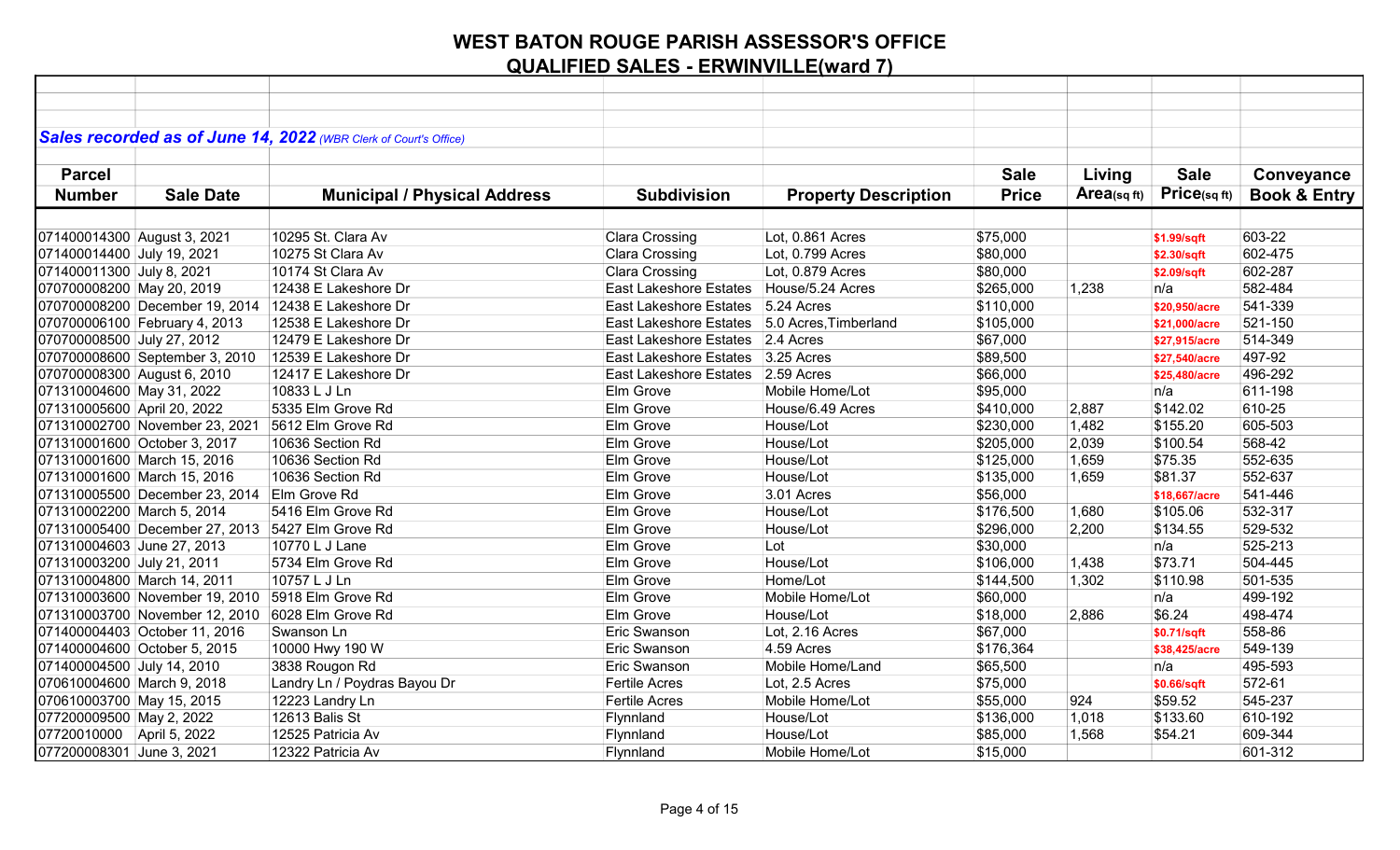|                                               | Sales recorded as of June 14, 2022 (WBR Clerk of Court's Office) |                    |                             |              |                   |              |                         |
|-----------------------------------------------|------------------------------------------------------------------|--------------------|-----------------------------|--------------|-------------------|--------------|-------------------------|
| <b>Parcel</b>                                 |                                                                  |                    |                             | <b>Sale</b>  | Living            | <b>Sale</b>  | Conveyance              |
| <b>Sale Date</b><br><b>Number</b>             |                                                                  | <b>Subdivision</b> |                             | <b>Price</b> | $Area_{(sq\,ft)}$ | Price(sq ft) | <b>Book &amp; Entry</b> |
|                                               | <b>Municipal / Physical Address</b>                              |                    | <b>Property Description</b> |              |                   |              |                         |
|                                               |                                                                  |                    |                             |              |                   |              |                         |
| 077200009001 April 24, 2020                   | 12526 Patricia Av                                                | Flynnland          | Lot, 0.37 Acres             | \$24,000     |                   | \$1.50/sqft  | 590-608                 |
| 077200013900 February 21, 2020                | 12221 Ena St                                                     | Flynnland          | House/Lot                   | \$160,000    | 2,309             | \$69.29      | 589-560                 |
| 077200008600 July 17, 2019                    | 12434 Patricia Av                                                | Flynnland          | House/Lot                   | \$73,000     | 997               | \$73.22      | 584-488                 |
| 077200009500 June 7, 2019                     | 12613 Balis St                                                   | Flynnland          | House/Lot                   | \$110,000    | 1,018             | \$108.06     | 583-279                 |
| 077200011600 March 29, 2019                   | 12416 Ena St                                                     | Flynnland          | Mobile Home/Lot             | \$60,000     | 1,160             | \$51.72      | 581-279                 |
| 077200009700 March 27, 2019                   | 4324 Poydras Bayou Dr                                            | Flynnland          | House/Lot                   | \$73,679     | 1,567             | \$47.02      | 581-198                 |
| 077200008900 August 31, 2018                  | 4316 Coffield St                                                 | Flynnland          | House/Lot                   | \$85,000     | 1,188             | \$71.55      | 577-79                  |
| 077200008200 April 24, 2018                   | 12234 Patricia Av                                                | Flynnland          | House/Lot                   | \$145,000    | 1,597             | \$90.80      | 573-158                 |
| 077200009500 March 23, 2018                   | 12613 Balis St                                                   | Flynnland          | House/Lot                   | \$102,000    | 1,018             | \$100.20     | 572-348                 |
| 077200011200 January 4, 2018                  | 12256 Ena St                                                     | Flynnland          | Mobile Home/Lot             | \$35,000     | 1,333             | \$26.26      | 570-297                 |
| 077200012100 November 2, 2017                 | 12456 Ena St                                                     | Flynnland          | House/Lot                   | \$176,000    | 1,940             | \$90.72      | 568-659                 |
| 077200011300 December 8, 2016                 | 12314 / 12324 Ena St                                             | Flynnland          | House/Lot                   | \$65,000     |                   | n/a          | 559-227                 |
| 077200014100 October 28, 2016                 | 12141 Patricia Av                                                | Flynnland          | House/Lot                   | \$85,000     | 1,559             | \$54.52      | 558-422                 |
| 077200013201 September 23, 2016 12435 Ena St  |                                                                  | Flynnland          | Lot, 0.43 Acres             | \$17,000     |                   | \$0.91/sqft  | 557-462                 |
| 077200014202 June 23, 2016                    | Patricia Av                                                      | Flynnland          | Lot, 0.38 Acres             | \$30,000     |                   | \$1.78/sqft  | 555-391                 |
| 077200009500 December 17, 2013 12613 Balis St |                                                                  | Flynnland          | House/Lot                   | \$87,000     | 1,018             | \$85.46      | 529-332                 |
| 077200009901 July 21, 2011                    | 12538 Ena St                                                     | Flynnland          | Mobile Home/Lot             | \$15,000     |                   | n/a          | 504-448                 |
| 077200013300 June 2, 2011                     | 12415 Ena St                                                     | Flynnland          | House/Lot                   | \$155,000    | 1,408             | \$110.09     | 503-376                 |
| 077200009400 January 8, 2010                  | 12546 Patricia Av                                                | Flynnland          | House/Lot                   | \$80,000     | 1,054             | \$75.90      | 492-135                 |
| 077200008900 April 19, 2022                   | 4316 Coffield St                                                 | Flynnland          | House/Lot                   | \$98,000     | 1,188             | \$82.49      | 609-697                 |
| 077200012700 September 14, 2021 12539 Ena St  |                                                                  | Flynnland          | House/Lot                   | \$158,000    | 1,566             | \$100.89     | 603-663                 |
| 077200009700 December 21, 2020                | 4324 Poydras Bayou Dr                                            | Flynnland          | House/Lot                   | \$120,000    | 1,567             | \$76.58      | 597-16                  |
| 077200012600 March 11, 2019                   | 12549 Ena St                                                     | Flynnland          | House/Lot                   | \$80,000     | 804               | \$99.50      | 580-662                 |
| 077200002000 June 26, 2016                    | 12250 / 12254 Maple St                                           | Flynnland          | House/Lot                   | \$13,000     |                   | n/a          | 555-394                 |
| 077200009600 March 9, 2015                    | 12679 Balis St                                                   | Flynnland          | Mobile Home/Lot             | \$60,000     | 1,341             | \$44.74      | 543-241                 |
| 077200008200 October 16, 2014                 | 12234 Patricia Av                                                | Flynnland          | House/Lot                   | \$128,500    | 1,597             | \$80.46      | 540-39                  |
| 077200004700 November 20, 2013 12654 Balis St |                                                                  | Flynnland          | House/Lot                   | \$91,974     | 1,690             | \$54.42      | 528-531                 |
| 077200008800 August 7, 2012                   | 4326 Coffield St                                                 | Flynnland          | House/Lot                   | \$32,000     | 765               | \$41.83      | 515-322                 |
| 077200010700 June 18, 2012                    | 12361 Patricia Av                                                | Flynnland          | Lot                         | \$14,000     |                   | n/a          | 513-354                 |
| 077200012300 April 10, 2012                   | 12476 Ena St                                                     | Flynnland          | House/Lot                   | \$160,000    | 1,686             | \$94.90      | 511-238                 |
| 077200003900 April 5, 2012                    | 12518 Maple St                                                   | Flynnland          | House/Lot                   | \$10,000     | 745               | \$13.42      | 511-145                 |
|                                               |                                                                  |                    |                             |              |                   |              |                         |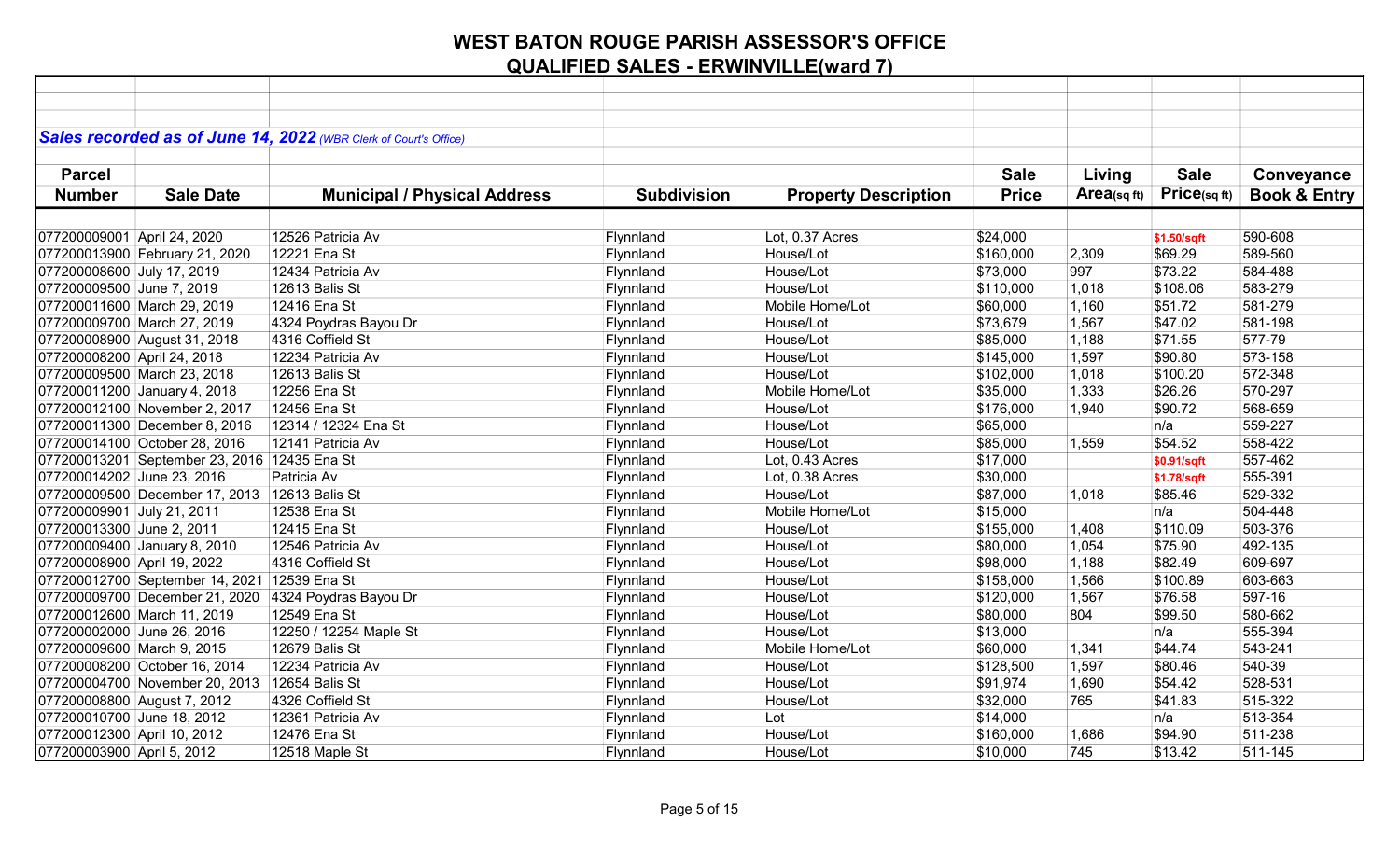|                              |                                                   | Sales recorded as of June 14, 2022 (WBR Clerk of Court's Office) |                            |                               |              |            |               |                         |
|------------------------------|---------------------------------------------------|------------------------------------------------------------------|----------------------------|-------------------------------|--------------|------------|---------------|-------------------------|
|                              |                                                   |                                                                  |                            |                               |              |            |               |                         |
| <b>Parcel</b>                |                                                   |                                                                  |                            |                               | <b>Sale</b>  | Living     | <b>Sale</b>   | Conveyance              |
| <b>Number</b>                | <b>Sale Date</b>                                  | <b>Municipal / Physical Address</b>                              | <b>Subdivision</b>         | <b>Property Description</b>   | <b>Price</b> | Area(sqft) | Price(sqft)   | <b>Book &amp; Entry</b> |
|                              |                                                   |                                                                  |                            |                               |              |            |               |                         |
|                              | 070620011301 February 10, 2021                    | Section Rd                                                       | Guarisco                   | Lot, 2.11 Acres               | \$75,000     |            | \$0.81/sqft   | 597-668                 |
| 070620011201 August 6, 2018  |                                                   | Section Rd(corner of Section Rd & Flynn Rd)                      | Guarisco                   | Lot, 1.203 Acres              | \$43,000     |            | \$0.82/sqft   | 576-215                 |
| 070620012400 July 31, 2017   |                                                   | 11120 Section Rd                                                 | Guarisco                   | House/Lot                     | \$180,000    | 1,089      | \$165.29      | 566-138                 |
|                              |                                                   | 070620009100 September 28, 2016 5530 / 5532 Flynn Rd             | Guarisco                   | House/Lot                     | \$28,673     |            | n/a           | 557-545                 |
|                              | 070620011200 February 10, 2012                    | 11544 Section Rd                                                 | Guarisco                   | 2.98 Acres                    | \$54,000     |            | \$18,620/acre | 510-34                  |
|                              | 070620009100 September 19, 2011                   | 5532 Flynn Rd                                                    | Guarisco                   | House/Lot                     | \$15,000     | 1,274      | \$11.77       | 506-137                 |
|                              | 071310008303 October 15, 2015                     | 5945 Horner Rd                                                   | Horner                     | Mobile Home/Lot               | \$40,000     | 2,164      | \$18.48       | 549-253                 |
|                              | 071310007500 December 19, 2011                    | 5613 Horner Rd                                                   | Horner                     | House/Lot                     | \$204,900    | 2,386      | \$85.88       | 508-643                 |
| 070900001201 March 20, 2015  |                                                   | 11948 Margaret Ln                                                | J Arthur Plantation        | House/Lot                     | \$345,000    | 2,645      | \$130.43      | 543-389                 |
| 070620003400 June 12, 2017   |                                                   | 11632 Landry Ln                                                  | <b>Ned Betts</b>           | House/Lot                     | \$160,000    | 1,620      | \$98.77       | 564-663                 |
| 070620003200 July 9, 2013    |                                                   | 11724 Landry Ln                                                  | <b>Ned Betts</b>           | Lot                           | \$57,500     |            | n/a           | 525-399                 |
|                              | 170610001200 November 2, 2021                     | 5738 Poydras Bayou Dr                                            | North Fertile Acres        | House/3.24 Acres              | \$270,000    | 1,767      | \$152.80      | 605-142                 |
| 070610001200 April 30, 2018  |                                                   | 5738 Poydras Bayou Dr                                            | North Fertile Acres        | House/Lot                     | \$233,500    | 1,767      | \$132.14      | 573-221                 |
|                              | 070610002100 December 4, 2017                     | 12336 Landry Ln                                                  | North Fertile Acres        | Lot, 3.01 Acres               | \$60,000     |            | \$0.45/sqft   | 569-273                 |
|                              | 070610001200 October 12, 2016                     | 5738 Poydras Bayou Dr                                            | <b>North Fertile Acres</b> | House/Lot                     | \$105,000    | 1,767      | \$59.42       | 558-132                 |
| 070610003200 March 9, 2015   |                                                   | 12040 E Subdivision Rd                                           | North Fertile Acres        | 1.0 Acre                      | \$35,000     |            | n/a           | 543-222                 |
|                              | 070610002400 September 30, 2011 12234 Landry Ln   |                                                                  | North Fertile Acres        | Mobile Home/Agricultural Land | \$100,000    |            | n/a           | 506-399                 |
| 070610000200 May 16, 2011    |                                                   | 6056 Poydras Bayou Dr                                            | North Fertile Acres        | House/Lot                     | \$140,000    | 1,846      | \$75.84       | 503-144                 |
|                              | 071400005400 February 18, 2021                    | 4744 Pecan Grove Rd                                              | Parkwood Farms             | House/Lot                     | \$219,000    | 1,936      | \$113.12      | 598-144                 |
|                              | 071400005700 September 23, 2020                   | 4611 Pecan Grove Rd                                              | Parkwood Farms             | House/Lot                     | \$242,000    | 2,594      | \$93.29       | 594-359                 |
| 071400006100 August 17, 2017 |                                                   | 4837 Pecan Grove Rd                                              | Parkwood Farms             | House/Lot                     | \$150,000    | 1,233      | \$121.65      | 566-588                 |
| 071400005400 March 2, 2017   |                                                   | 4744 Pecan Grove Rd                                              | Parkwood Farms             | House/Lot                     | \$191,300    | 1,936      | \$98.81       | 561-290                 |
|                              | 071400006300 August 20, 2013                      | 4836 Pecan Grove Rd                                              | Parkwood Farms             | House/Lot                     | \$175,000    | 1,470      | \$119.05      | 526-272                 |
| 071400005700 July 24, 2012   |                                                   | 4611 Pecan Grove Rd                                              | Parkwood Farms             | House/Lot                     | \$159,304    | 2,440      | \$65.29       | 514-170                 |
| 071400005200 April 26, 2010  |                                                   | Pecan Grove Rd (no road frontage)                                | Parkwood Farms             | 0.454 Acres                   | \$17,000     |            | n/a           | 494-31                  |
| 071400005700 January 3, 2013 |                                                   | 4611 Pecan Grove Rd                                              | Parkwood Farms             | House/Lot                     | \$157,000    | 2,440      | \$64.34       | 520-388                 |
|                              | 070710001500 September 22, 2021 12414 N Palmer Ln |                                                                  | Poydras Country Est        | House/Lot                     | \$189,000    | 1,526      | \$123.85      | 604-80                  |
| 070710002902 July 14, 2021   |                                                   | 12240 S Palmer                                                   | Poydras Country Est        | House/Lot                     | \$239,000    | 1,800      | \$132.78      | 602-410                 |
| 070710002000 April 1, 2021   |                                                   | ---------------                                                  | Poydras Country Est        | Lot, 2.203 Acres              | \$85,000     |            | \$38,585/acre | 599-332                 |
| 070710001102 July 13, 2020   |                                                   | 12282 N Palmer                                                   | Poydras Country Est        | House/Lot                     | \$160,000    | 1,400      | \$114.29      | 592-427                 |
| 070710000700 July 28, 2019   |                                                   | 3532 Rene St                                                     | Poydras Country Est        | Mobile Home/Lot               | \$95,000     | 1,280      | \$74.22       | 584-614                 |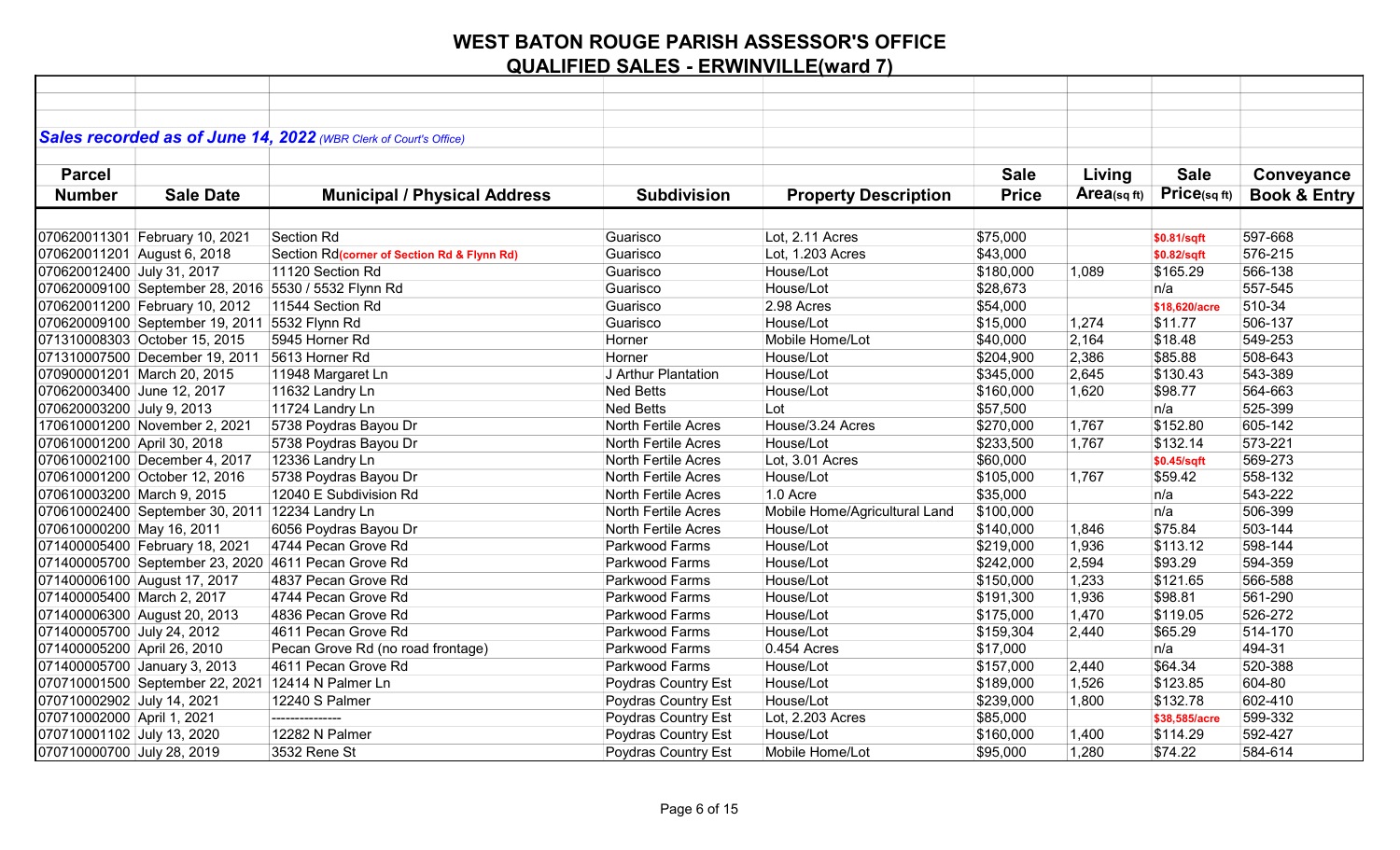|                             |                                                     | Sales recorded as of June 14, 2022 (WBR Clerk of Court's Office) |                          |                             |              |                |               |                         |
|-----------------------------|-----------------------------------------------------|------------------------------------------------------------------|--------------------------|-----------------------------|--------------|----------------|---------------|-------------------------|
|                             |                                                     |                                                                  |                          |                             |              |                |               |                         |
| <b>Parcel</b>               |                                                     |                                                                  |                          |                             | <b>Sale</b>  | Living         | <b>Sale</b>   | Conveyance              |
| <b>Number</b>               | <b>Sale Date</b>                                    | <b>Municipal / Physical Address</b>                              | <b>Subdivision</b>       | <b>Property Description</b> | <b>Price</b> | $Area$ (sq ft) | Price(sqft)   | <b>Book &amp; Entry</b> |
|                             |                                                     |                                                                  |                          |                             |              |                |               |                         |
|                             |                                                     |                                                                  |                          |                             |              |                |               |                         |
| 070710001000 June 21, 2019  |                                                     | 12511 N Palmer Ln                                                | Poydras Country Est      | House/Lot                   | \$176,400    | 2,327          | \$75.81       | 584-67                  |
|                             | 070710002800   September 24, 2018 12260 S Palmer Ln |                                                                  | Poydras Country Est      | House/Lot                   | \$164,000    | 1,336          | \$122.75      | 577-402                 |
|                             | 070710002600 December 19, 2016 12324 S Palmer Ln    |                                                                  | Poydras Country Est      | House/Lot                   | \$265,000    | 2,055          | \$128.95      | 559-522                 |
|                             | 070710001500 October 19, 2016                       | 12414 N Palmer Ln                                                | Poydras Country Est      | House/Lot                   | \$173,500    | 1,526          | \$113.70      | 558-219                 |
|                             | 070710002300 October 12, 2016                       | 12424 S Palmer Ln                                                | Poydras Country Est      | House/Lot                   | \$179,000    | 1,877          | \$95.36       | 558-135                 |
| 070710003100 May 25, 2016   |                                                     | 3433 Poydras Bayou Dr                                            | Poydras Country Est      | House/5.25 Acres            | \$271,000    | 2,166          | \$125.12      | 554-495                 |
| 070710001800 May 7, 2015    |                                                     | 12514 N Palmer Ln                                                | Poydras Country Est      | House/Lot                   | \$248,987    | 2,252          | \$110.56      | 545-108                 |
|                             | 070710001900 January 8, 2014                        | 12624 N Palmer Ln                                                | Poydras Country Est      | House/Lot                   | \$80,000     | 1,300          | \$61.54       | 530-514                 |
| 070710002903 July 8, 2013   |                                                     | 12250 S Palmer Ln                                                | Poydras Country Est      | Lot                         | \$30,000     |                | n/a           | 525-388                 |
| 070710000700 May 9, 2013    |                                                     | 3532 Rene St                                                     | Poydras Country Est      | Mobile Home/Lot             | \$92,000     | 1,280          | \$71.88       | 523-504                 |
|                             | 070710001901 March 14, 2013                         | 12534 S Palmer Ln                                                | Poydras Country Est      | Mobile Home/Lot             | \$25,000     | 1,280          | \$19.53       | 522-196                 |
|                             | 070710003100 March 26, 2012                         | 3433 Poydras Bayou Dr                                            | Poydras Country Est      | House/5.35 Acres            | \$225,000    | 2,166          | \$103.88      | 510-690                 |
|                             | 070710003400 January 13, 2010                       | 12227 S Palmer Ln                                                | Poydras Country Est      | Mobile Home/Lot             | \$106,500    |                | n/a           | 492-147                 |
| 070620018000 June 9, 2022   |                                                     | 5313 Nicholas Blvd                                               | <b>Shelby Estates</b>    | House/Lot                   | \$342,000    | 3,453          | \$99.04       | 611-380                 |
|                             | 070620018100 March 23, 2022                         | 5323 Nicholas Blvd                                               | <b>Shelby Estates</b>    | House/Lot                   | \$140,000    | 964            | \$145.23      | 609-92                  |
|                             | 070620018200 November 20, 2019 5333 Nicholas Blvd   |                                                                  | <b>Shelby Estates</b>    | Lot, 0.535 Acres            | \$27,000     |                | \$1.16/sqft   | 587-296                 |
|                             | 070620018100 August 19, 2019                        | 5323 Nicholas Blvd                                               | <b>Shelby Estates</b>    | House/Lot                   | \$110,000    | 964            | \$114.11      | 585-271                 |
| 070620018300 June 13, 2018  |                                                     | 5353 Nicholas Blvd                                               | <b>Shelby Estates</b>    | Lot, 0.537 Acres            | \$25,000     |                | \$1.06/sqft   | 574-588                 |
|                             | 070620014600 October 13, 2016                       | 5235 / 5265 Nicholas Blvd                                        | <b>Shelby Estates</b>    | House/1.0 Acre              | \$190,000    | 1,697          | \$111.96      | 558-151                 |
|                             | 070620017900 February 3, 2014                       | 5235 Nicholas Blvd                                               | <b>Shelby Estates</b>    | Lot                         | \$24,000     |                | n/a           | 531-368                 |
| 070620007600 March 7, 2022  |                                                     | 11835 Landry Ln                                                  | <b>SW/4 Sec 18</b>       | House/Lot                   | \$225,000    | 1,839          | \$122.35      | 608-404                 |
| 070620007600 March 7, 2022  |                                                     | 11835 Landry Ln                                                  | SW/4 Sec 18              | House/Lot                   | \$225,000    | 1,839          | \$122.35      | 608-404                 |
|                             |                                                     | 070620012800 September 11, 2020 11939 E Subdivision Rd           | <b>SW/4 Sec 18</b>       | House/Lot                   | \$170,000    | 1,619          | \$105.00      | 594-118                 |
|                             | 070620007100 August 21, 2014                        | 12030 E Subdivision Rd                                           | SW/4 Sec 18              | 2.65 Acres                  | \$32,000     |                | \$12,075/acre | 538-225                 |
|                             | 070620007000 August 21, 2014                        | 12030 E Subdivision Rd                                           | SW/4 Sec 18              | 3.0 Acres                   | \$38,000     |                | \$12,667/acre | 538-231                 |
| 070620008401 June 18, 2014  |                                                     | 11713 Landry Ln                                                  | SW/4 Sec 18              | Mobile Home/Lot             | \$115,000    | 2,124          | \$54.14       | 536-557                 |
| 070620008600 June 29, 2012  |                                                     | 11632 E Subdivion Rd                                             | <b>SW/4 Sec 18</b>       | House/Lot                   | \$155,500    | 1,252          | \$124.20      | 513-552                 |
| 070620013500 May 29, 2012   |                                                     | 11817 E Subdivision Rd                                           | <b>SW/4 Sec 18</b>       | House/Lot                   | \$165,000    | 1,801          | \$91.62       | 512-403                 |
|                             | 070620016100 December 6, 2011                       | 11622 Section Rd                                                 | SW/4 Sec 18              | House/Lot                   | \$45,213     | 1,500          | \$30.14       | 508-327                 |
| 070620006200 April 21, 2020 |                                                     | 11243 Tonawanda St                                               | <b>Tonawanda Estates</b> | House/Lot                   | \$240,000    | 2,309          | \$103.94      | 590-565                 |
| 070620006100 May 17, 2018   |                                                     | 11242 Tonawanda St                                               | Tonawanda Estates        | House/Lot                   | \$148,000    | 1,848          | \$80.09       | 573-628                 |
|                             |                                                     |                                                                  |                          |                             |              |                |               |                         |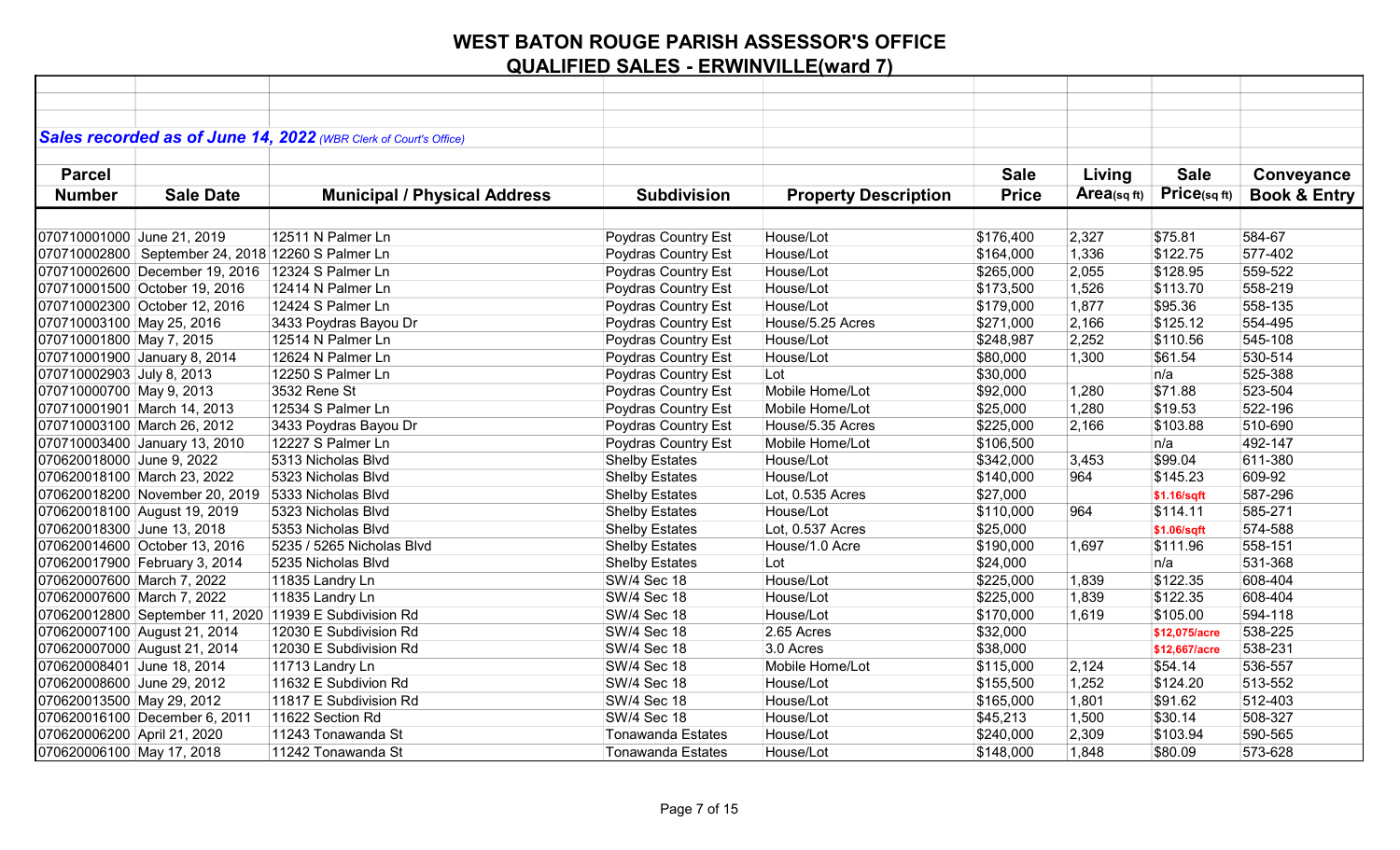|                             |                                               | Sales recorded as of June 14, 2022 (WBR Clerk of Court's Office) |                             |                               |              |            |               |                         |
|-----------------------------|-----------------------------------------------|------------------------------------------------------------------|-----------------------------|-------------------------------|--------------|------------|---------------|-------------------------|
| <b>Parcel</b>               |                                               |                                                                  |                             |                               | <b>Sale</b>  |            | <b>Sale</b>   |                         |
|                             |                                               |                                                                  |                             |                               |              | Living     |               | Conveyance              |
| <b>Number</b>               | <b>Sale Date</b>                              | <b>Municipal / Physical Address</b>                              | <b>Subdivision</b>          | <b>Property Description</b>   | <b>Price</b> | Area(sqft) | Price(sqft)   | <b>Book &amp; Entry</b> |
|                             |                                               |                                                                  |                             |                               |              |            |               |                         |
|                             | 070620005700 December 2, 2016                 | 11302 Tonawanda St                                               | <b>Tonawanda Estates</b>    | Mobile Home/Lot               | \$72,500     | 1,586      | \$45.71       | 559-153                 |
|                             | 070620004700 March 17, 2016                   | 11436 Tonawanda St                                               | <b>Tonawanda Estates</b>    | House/Lot                     | \$185,000    | 1,595      | \$115.99      | 552-685                 |
| 070600004700 May 13, 2015   |                                               | 6146 Flynn Rd                                                    | <b>Tonawanda Estates</b>    | House/Lot                     | \$208,000    | 2,015      | \$103.23      | 545-176                 |
|                             | 070620006200 September 8, 2014                | 11243 Tonawanda St                                               | <b>Tonawanda Estates</b>    | House/Lot                     | \$215,000    | 2,309      | \$93.11       | 538-646                 |
|                             | 070600007201 December 13, 2013 11726 Hound Ln |                                                                  | <b>Tonawanda Estates</b>    | House/Lot                     | \$220,000    | 2,114      | \$104.07      | 529-223                 |
|                             | 070620006200 January 31, 2012                 | 11243 Tonawanda St                                               | <b>Tonawanda Estates</b>    | House/Lot                     | \$224,500    | 2,309      | \$97.23       | 509-583                 |
|                             | 070600004200 November 2, 2021                 | 6445 Flynn Rd                                                    | Tonawanda Plantation        | House/Lot                     | \$179,900    | 1,174      | \$153.24      | 605-139                 |
|                             | 070600004002 September 30, 2021               | 6411 Flynn Rd                                                    | <b>Tonawanda Plantation</b> | Mobile Home/Lot               | \$225,000    |            |               | 604-267                 |
|                             | 070600004200 January 11, 2021                 | 6445 Flynn Rd                                                    | <b>Tonawanda Plantation</b> | House/Lot                     | \$125,000    | 1,174      | \$106.47      | 597-256                 |
| 070600004002 July 6, 2018   |                                               | 6411 Flynn Rd                                                    | <b>Tonawanda Plantation</b> | House/Lot                     | \$227,000    | 2,734      | \$83.03       | 575-414                 |
| 070620003100 August 2, 2017 |                                               | 11816 Landry Ln                                                  | <b>Tonawanda Plantation</b> | House/5.5 Acres               | \$247,000    | 2,408      | \$102.57      | 566-199                 |
| 070600004700 May 26, 2017   |                                               | 6146 Flynn Rd                                                    | <b>Tonawanda Plantation</b> | House/Lot                     | \$225,000    | 2,015      | \$111.66      | 564-159                 |
|                             | 070600004402 December 12, 2016 Flynn Rd       |                                                                  | <b>Tonawanda Plantation</b> | 21.37 Acres                   | \$427,400    |            | \$20,000/acre | 559-309                 |
|                             | 070620000300 February 29, 2016                | 6044 Flynn Rd                                                    | <b>Tonawanda Plantation</b> | House/Lot                     | \$160,000    | 2,036      | \$78.59       | 552-338                 |
|                             | 070600004200 January 3, 2012                  | 6445 Flynn Rd                                                    | <b>Towanada Plantation</b>  | House/Lot                     | \$78,000     | 1,174      | \$66.44       | 509-142                 |
|                             | 070900002300 March 16, 2018                   | 11482 Treuil Landing Dr                                          | <b>Treuil Landing</b>       | Lot, 1.1 Acres                | \$62,500     |            | \$1.30/sqft   | 572-173                 |
| 071400004300 June 10, 2022  |                                               | <b>Hwy 190 W</b>                                                 |                             | Lot, 10.93 Acres              | \$100,000    |            | \$9,149/acre  | 611-431                 |
| 070910002100 June 8, 2022   |                                               | 1023 Poydras Bayou Dr                                            |                             | Lot, 1.730 Acres              | \$130,000    |            | \$1.62/sqft   | 611-346                 |
| 070910003600 May 10, 2022   |                                               | 1016 Wilkinson Ln                                                |                             | House/Lot 5.00 Acres          | \$280,000    | 1,200      | \$233.33      | 610-372                 |
|                             | 070910002200 November 3, 2021                 | 1087 W Acadian Bayou Ln                                          |                             | Lot 5.00 Acres                | \$155,000    |            |               | 605-190                 |
|                             | 070700005902 March 11, 2020                   | Poydras Bayou Dr                                                 |                             | 4 Acres/Mobile Home           | \$123,000    |            |               | 590-88                  |
| 070910002203 June 8, 2018   |                                               | 1086 West Acadian Ln                                             |                             | 8.444 Acres                   | \$151,000    |            | \$17,883/acre | 574-493                 |
| 070620007600 May 16, 2018   |                                               | 11835 Landry Ln                                                  |                             | House/lot                     | \$185,000    | 1,839      | \$100.60      | 573-573                 |
| 070730002500 April 18, 2017 |                                               | 4826 Poydras Bayou Dr                                            |                             | 0.47 Acres                    | \$12,000     |            | \$0.58/sqft   | 562-495                 |
| 077200004400 August 5, 2015 |                                               | 4538 Poydras Bayou Dr                                            |                             | House/5.99 Acres              | \$305,000    | 1,894      | \$161.03      | 547-459                 |
|                             | 070910002100 November 5, 2014                 | 1023 Poydras Bayou Dr                                            |                             | 1.73 Acres                    | \$68,500     |            | \$39,595/acre | 540-347                 |
| 070730003601 June 5, 2014   |                                               | Hwy 190 W(180' road frontage, 1/4 mile W of Poydras Bayou Dr)    |                             | 0.914 Acres, Comm'l Land      | \$150,000    |            | \$3.75/sqft   | 536-251                 |
| 070610001801 April 26, 2013 |                                               | Landry Ln                                                        |                             | 0.752 Acres                   | \$25,625     |            | n/a           | 523-224                 |
|                             | 071400008702 November 7, 2012                 | Hwy 190 W(680' road frontage, 1/4 mile W of Bueche Rd)           |                             | 10.0 Acres, Agricultural Land | \$200,000    |            | \$20,000/acre | 518-653                 |
|                             | 071400008500 January 3, 2011                  | 9223 Section Rd(E of Rougon Rd 3/4 mi)                           |                             | 8.98 Acres                    | \$56,900     |            | \$6,336/acre  | 500-314                 |
| 070800000902 May 5, 2022    |                                               | 1872 Poydras Bayou                                               | ---------------             | House(s)/Lot                  | \$280,000    |            | n/a           | 610-281                 |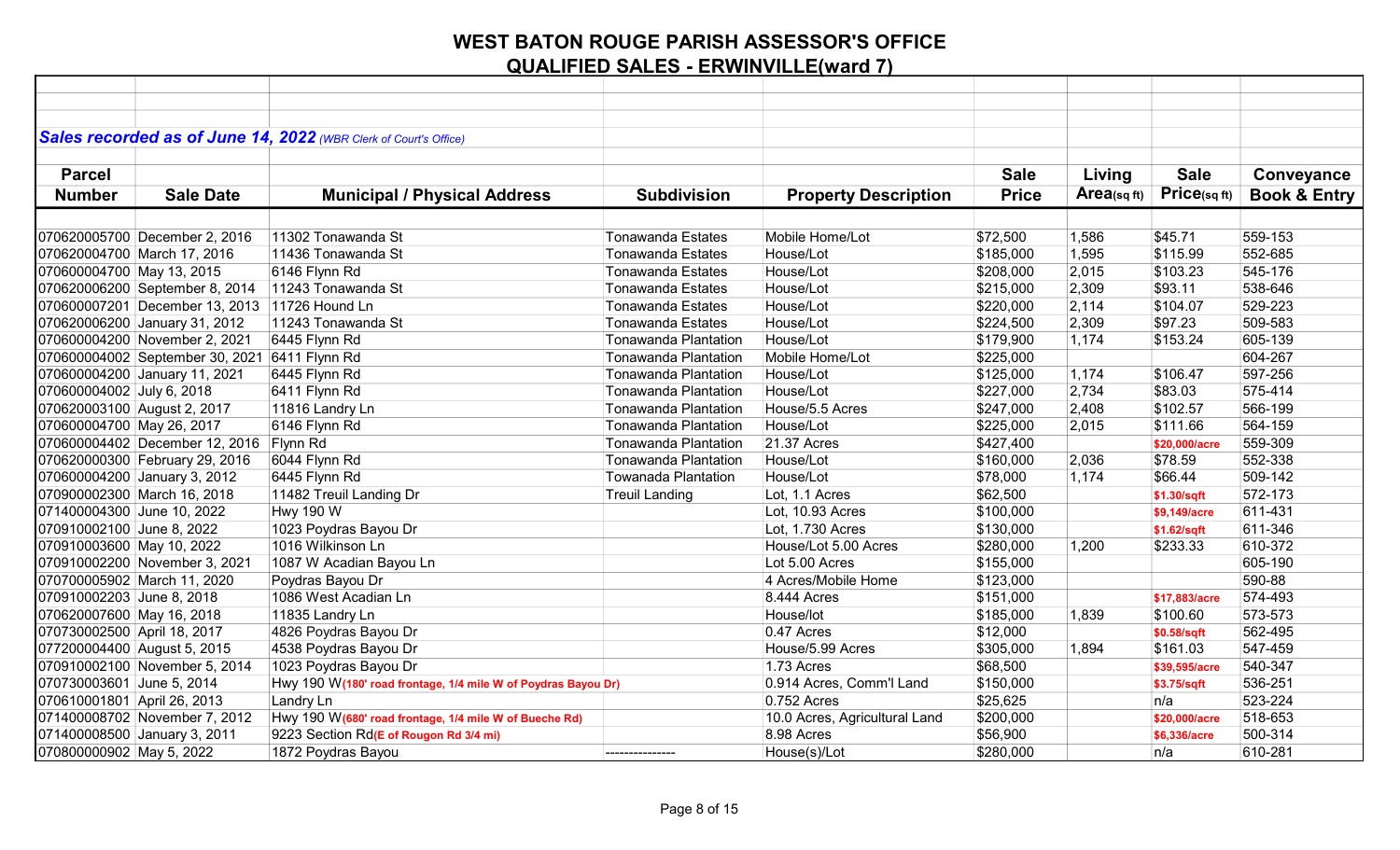| Sales recorded as of June 14, 2022 (WBR Clerk of Court's Office) |                                                |                    |                               |              |            |               |                         |
|------------------------------------------------------------------|------------------------------------------------|--------------------|-------------------------------|--------------|------------|---------------|-------------------------|
|                                                                  |                                                |                    |                               |              |            |               |                         |
| <b>Parcel</b>                                                    |                                                |                    |                               | <b>Sale</b>  | Living     | <b>Sale</b>   | Conveyance              |
| <b>Number</b><br><b>Sale Date</b>                                | <b>Municipal / Physical Address</b>            | <b>Subdivision</b> | <b>Property Description</b>   | <b>Price</b> | Area(sqft) | Price(sqft)   | <b>Book &amp; Entry</b> |
|                                                                  |                                                |                    |                               |              |            |               |                         |
| 070730004500 March 23, 2022                                      | 4713 Poydras Bayou Dr                          | ---------------    | House/Lot                     | \$85,000     | 1,004      | \$84.66       | 609-119                 |
| 070730002900 March 8, 2022                                       | 4610 Poydras Bayou Dr(McDonald's)              |                    | Comm'l Bldg/Lot               | \$1,747,000  | 2.953      | \$591.60      | 608-456                 |
| 071300001701 February 23, 2022                                   | Rougon Rd                                      | ---------------    | Lot 7.145 Acres               | \$83,950     |            | \$11,750/acre | 608-215                 |
| 071300001700 February 23, 2022                                   | Rougon Rd                                      |                    | Lot 7.145 Acres               | \$83,950     |            | \$11,750/acre | 608-220                 |
| 071600000100 February 9, 2022                                    | Rosedale Rd                                    | --------------     | 30.96 Acres                   | \$340,000    |            | \$10,982/acre | 608-1                   |
| 077200000300 January 28, 2022                                    | 12335 Hwy 190 W                                |                    | House/Lot                     | \$60,000     | 942        | \$63.69       | 607-519                 |
| 070800000103 January 6, 2022                                     | ---------------                                |                    | Timberland 57.635 Acres       | \$185,000    |            | \$3,210/acre  | 607-98                  |
| 077100001600 December 21, 2021                                   | 12714 Cypress St                               |                    | House/Lot                     | \$145,000    | 1,416      | \$102.40      | 606-427                 |
| 071300001800 December 3, 2021                                    | 6123 Rougon Rd                                 |                    | Lot, 14.29 Acres              | \$164,335    |            | \$11,500/acre | 605-666                 |
| 071310007100 November 30, 2021 11056 Section Rd                  |                                                | ---------------    | House/Lot                     | \$130,700    | 1,177      | \$111.05      | 605-583                 |
| 070910003400 October 22, 2021                                    | 11704 Bayou Tommy Ln                           |                    | Lot, 1.91 Acres               | \$101,803    |            | \$1.23/sqft   | 605-23                  |
| 071600002900 October 21, 2021                                    | Rosedale Rd                                    | --------------     | 54.46 Acres, Timberland       | \$500,000    |            | \$9,181/acre  | 604-694                 |
| 071400015000 September 27, 2021                                  | 9268 Hwy 190 W                                 | ---------------    | $Lots(3)$ , 6.60 Acres        | \$170,000    |            | \$25,758/acre | 604-172                 |
| 070910002600 August 20, 2021                                     | 1024 W Acadian Bayou Ln                        | ---------------    | Lot, 27.21 Acres              | \$326,520    |            | \$12,000/acre | 603-334                 |
| 071400002600 August 18, 2021                                     | 4212 Rougon Rd                                 | ---------------    | Lot, 5.41 Acres               | \$140,000    |            | \$25,878/acre | 603-306                 |
| 077200014300 August 16, 2021                                     | <b>Hwy 190 W</b>                               |                    | Lot, 0.69 Acres               | \$73,000     |            | \$2.43/sqft   | 603-182                 |
| 070910003600 August 6, 2021                                      | 1013 W Acadian Bayou Ln                        |                    | House/Lot 5.3 Acres           | \$589,000    | 3,556      | \$165.64      | 603-58                  |
| 071400004405 June 28, 2021                                       | 10082 Swanson Ln                               | ---------------    | Lot, 1.93 Acres               | \$68,000     |            | \$0.81/sqft   | 602-64                  |
| 070730000201 June 28, 2021                                       | <b>Section Rd</b>                              |                    | Lot, 4.64 Acres               | \$125,000    |            | \$26,940/acre | 602-61                  |
| 077200014300 June 25, 2021                                       | 12437 Hwy 190 W                                | --------------     | Comml Bldg/Lot                | \$290,000    |            |               | 602-56                  |
| 071300000900 May 27, 2021                                        | 6255 Rougon Rd                                 | ---------------    | Lot, 9.48 Acres               | \$110,000    |            | \$11,603/acre | 601-187                 |
| 070700003201 May 24, 2021                                        | 10627 Section Rd                               |                    | House/Lot                     | \$185,000    | 1,328      | \$139.31      | 600-691                 |
| 070700006204 May 12, 2021                                        | 120 Palm St                                    | ---------------    | Mobile Home/4.665 Acres       | \$190,000    |            |               | 600-446                 |
| 070730004000 April 22, 2021                                      | 12822 Hwy 190 W                                |                    | Comm'l Bldg/1.7 Acres         | \$270,000    |            |               | 600-90                  |
| 071600000101 April 13, 2021                                      | 11201 Rosedale Rd                              | ---------------    | Lot, 0.746 Acres              | \$48,000     |            | \$1.48/sqft   | 599-513                 |
| 053300000700 March 29, 2021                                      | ---------------                                |                    | 600 Acres, Ag Land(42.6% int) | \$1,675,000  |            |               | 599-230                 |
| 071310000600 March 29, 2021                                      | <b>NW Corner of Rougon Rd &amp; Section Rd</b> | ---------------    | 80 Acres, Ag Land(42.6% int)  | \$1,675,000  |            |               | 599-230                 |
| 070700006003 March 1, 2021                                       | 3878 Poydras Bayou Dr                          | ---------------    | Mobile Home/Lot 1.105 Acres   | \$145,000    |            |               | 598-396                 |
| 071400001901 February 12, 2021                                   | 5040 Mullican Ln                               |                    | Mobile Home/Lot 1.67 Acres    | \$20,208     |            | n/a           | 598-101                 |
| 071400001900 February 12, 2021                                   | 9535 Section Rd                                | ---------------    | House/Lot 8.33 Acres          | \$101,042    | 1,223      | \$82.62       | 598-93                  |
| 070700003200 November 24, 2020 10639 Section Rd                  |                                                | ---------------    | House/Lot                     | \$152,000    | 1,738      | \$87.46       | 596-108                 |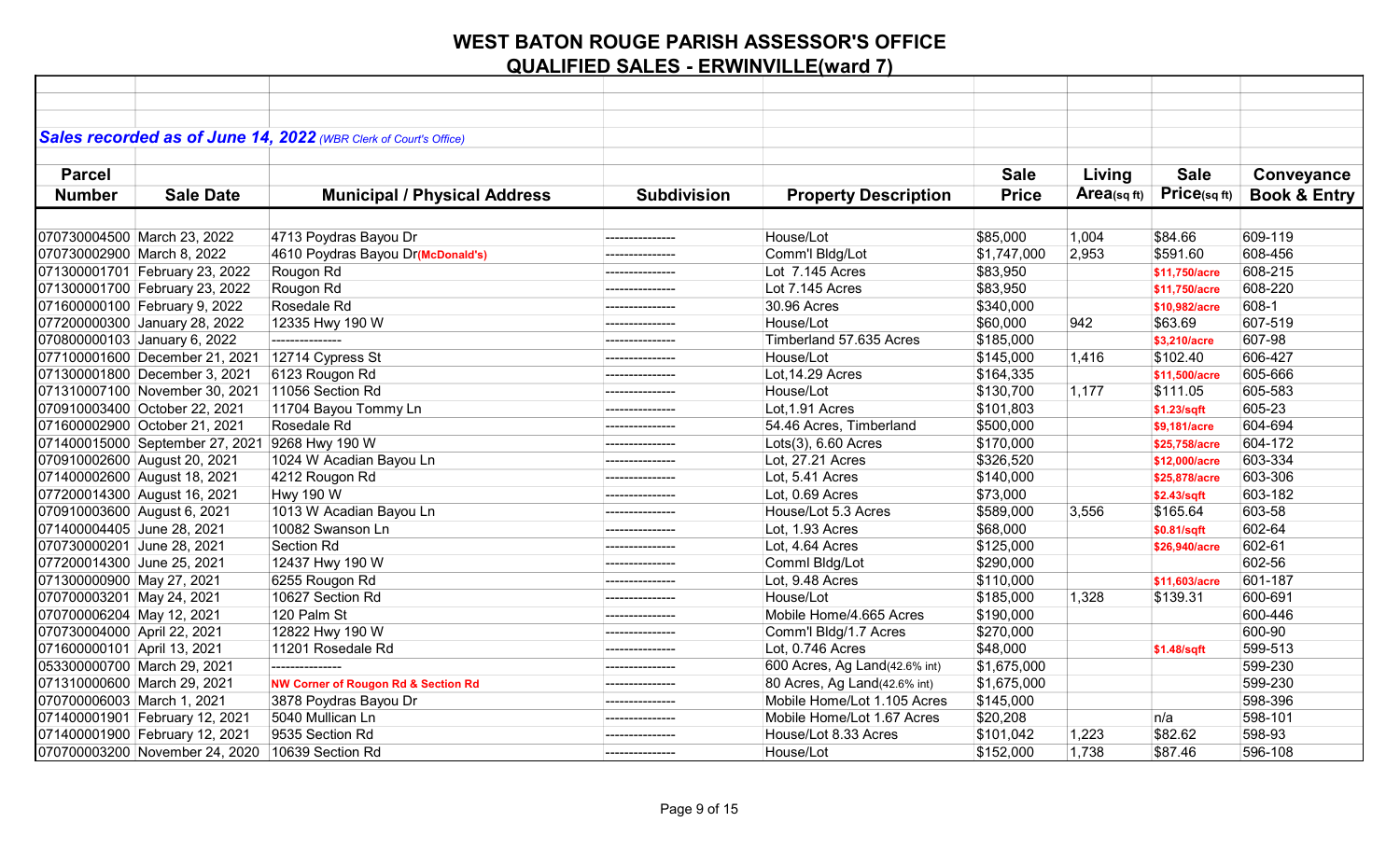|                             |                                                 | Sales recorded as of June 14, 2022 (WBR Clerk of Court's Office) |                    |                             |              |                |                   |                         |
|-----------------------------|-------------------------------------------------|------------------------------------------------------------------|--------------------|-----------------------------|--------------|----------------|-------------------|-------------------------|
|                             |                                                 |                                                                  |                    |                             |              |                |                   |                         |
| <b>Parcel</b>               |                                                 |                                                                  |                    |                             | <b>Sale</b>  | Living         | <b>Sale</b>       | Conveyance              |
| <b>Number</b>               | <b>Sale Date</b>                                | <b>Municipal / Physical Address</b>                              | <b>Subdivision</b> | <b>Property Description</b> | <b>Price</b> | Area(sq $ft$ ) | $Price_{(sq ft)}$ | <b>Book &amp; Entry</b> |
|                             |                                                 |                                                                  |                    |                             |              |                |                   |                         |
|                             | 071400002700 September 8, 2020                  | 4250 Rougon Rd                                                   | --------------     | House/Lot                   | \$212,000    | 1,658          | \$127.86          | 594-72                  |
|                             | 071600002400 August 31, 2020                    | 761 Stumpy Ridge Ln                                              | ---------------    | House/Lot                   | \$325,000    | 1,966          | \$165.31          | 593-640                 |
| 071310007802 July 31, 2020  |                                                 | 10900 L J Ln                                                     |                    | House/Lot                   | \$180,000    | 1,169          | \$153.98          | 593-190                 |
| 070600001000 July 17, 2020  |                                                 | Poydras Bayou Dr                                                 | ---------------    | 14.792 Acres                | \$90,000     |                | \$6,085/acre      | 592-473                 |
| 070620016502 May 6, 2020    |                                                 | 5933 Flynn Rd                                                    | ---------------    | 0.505 Acres                 | \$25,000     |                | \$1.14/sqft       | 591-31                  |
| 070700000200 April 3, 2020  |                                                 | 12147 Section Rd                                                 | --------------     | 10.004 Acres                | \$165,000    |                | \$16,500/acre     | 590-397                 |
|                             | 070730002900 March 25, 2020                     | 4610 Poydras Bayou Dr(b1Bank branch office)                      | ---------------    | Comm'l Bldg/1.0 Acre        | \$675,000    | 942            | \$716.56/sqft     | 590-279                 |
|                             | 070600003400 February 28, 2020                  | 6789 Flynn Rd                                                    |                    | 7.60 Acres                  | \$65,000     |                | \$8,553/acre      | 589-588                 |
|                             | 071400004405 December 17, 2019 10082 Swanson Ln |                                                                  | ---------------    | 1.93 Acres                  | \$68,000     |                | \$0.81/sqft       | 587-606                 |
|                             | 071400008703 November 26, 2019 9174 Hwy 190 W   |                                                                  |                    | 2.188 Acres                 | \$95,000     |                | \$1.00/sqft       | 587-425                 |
|                             |                                                 | 070910002203 November 14, 2019 1086 West Acadian Ln              | ---------------    | 8.444 Acres                 | \$168,000    |                | \$19,905/acre     | 587-198                 |
| 070700000201 June 14, 2019  |                                                 | 12137 Section Rd                                                 | ---------------    | Mobile Home/17.296 Acres    | \$290,000    | 1,106          |                   | 583-374                 |
| 071400003000 June 5, 2019   |                                                 | 4334 Rougon Rd                                                   |                    | House/7.62 Acres            | \$240,000    | 858            | n/a               | 583-158                 |
| 071400008701 May 30, 2019   |                                                 | 9202 Hwy 190 W                                                   | ---------------    | 2.188 Acres                 | \$100,000    |                | \$1.00/sqft       | 582-645                 |
| 070800000100 March 8, 2019  |                                                 | Bergeron Ln(S of Poydras Country Estates subd)                   | ---------------    | 57.636 Acres                | \$220,000    |                | \$3,644/acre      | 580-603                 |
| 070800000102 March 8, 2019  |                                                 | Bergeron Ln(S of Poydras Country Estates subd)                   |                    | 57.636 Acres                | \$200,000    |                | \$3,644/acre      | 580-606                 |
|                             | 071400004403 February 7, 2019                   | Swanson Ln                                                       | ---------------    | 2.16 Acres                  | \$74,000     |                | \$0.78/sqft       | 580-172                 |
|                             | 070900001401 January 22, 2019                   | 11473 Rosedale Rd                                                |                    | House/Lot                   | \$500,000    | 3,239          | \$154.37          | 579-552                 |
|                             | 070700005900 January 8, 2019                    | Poydras Bayou Dr                                                 | ---------------    | 3.986 Acres                 | \$112,700    |                | \$28,274/acre     | 579-367                 |
|                             | 070910002200 January 7, 2019                    | 1087 W Acadian Bayou Ln                                          |                    | 9.306 Acres                 | \$166,914    |                | \$17,936/acre     | 579-360                 |
|                             | 071400003700 December 26, 2018                  | 4537 Rougon Rd                                                   | ---------------    | 38.9 Acres                  | \$350,000    |                | \$8,997/acre      | 579-229                 |
|                             | 071400000600 December 4, 2018                   | 4724 Rougon Rd                                                   |                    | House/Lot                   | \$35,000     | 1,005          | \$34.83           | 578-643                 |
|                             | 070730002700 November 9, 2018                   | 4712 Poydras Bayou Dr                                            | --------------     | Comm'l Bldg/Lot             | \$85,450     |                | n/a               | 578-289                 |
|                             | 071400002700 October 31, 2018                   | 4250 Rougon Rd                                                   |                    | House/Lot                   | \$185,000    | 1,658          | \$111.58          | 578-210                 |
|                             | 070620000800 October 2, 2018                    | 5838 Andre Ln                                                    |                    | House/Lot                   | \$135,000    | 1,690          | \$79.88           | 577-530                 |
| 071600001200 August 3, 2018 |                                                 | Rosedale Rd(3/4 mile E of Poydras Bayou Dr)                      |                    | 9.74 Acres                  | \$125,000    |                | \$12,834/acre     | 576-182                 |
| 070700003602 June 28, 2018  |                                                 | 4216 Higdon Ln                                                   |                    | House Lot                   | \$173,000    | 1,693          | \$102.19          | 575-200                 |
| 071600002500 May 4, 2018    |                                                 | Stumpy Ridge Ln(1/4 mile E of Poydras Bayou Dr)                  | ---------------    | 1.0 Acre                    | \$59,500     |                | \$1.35/sqft       | 573-372                 |
| 071310007000 May 1, 2018    |                                                 | 11046 Section Rd                                                 |                    | House/Lot                   | \$137,000    | 1,343          | \$102.01          | 573-258                 |
|                             | 071600002200 February 7, 2018                   | Stumpy Ridge Ln(1/4 mile E of Poydras Bayou Dr)                  | ---------------    | 0.817 Acres                 | \$50,000     |                | \$1.40/sqft       | 571-289                 |
|                             | 071400004400 January 31, 2018                   | Swanson Ln                                                       |                    | 1.94 Acres                  | \$65,000     |                | \$0.76/sqft       | 571-176                 |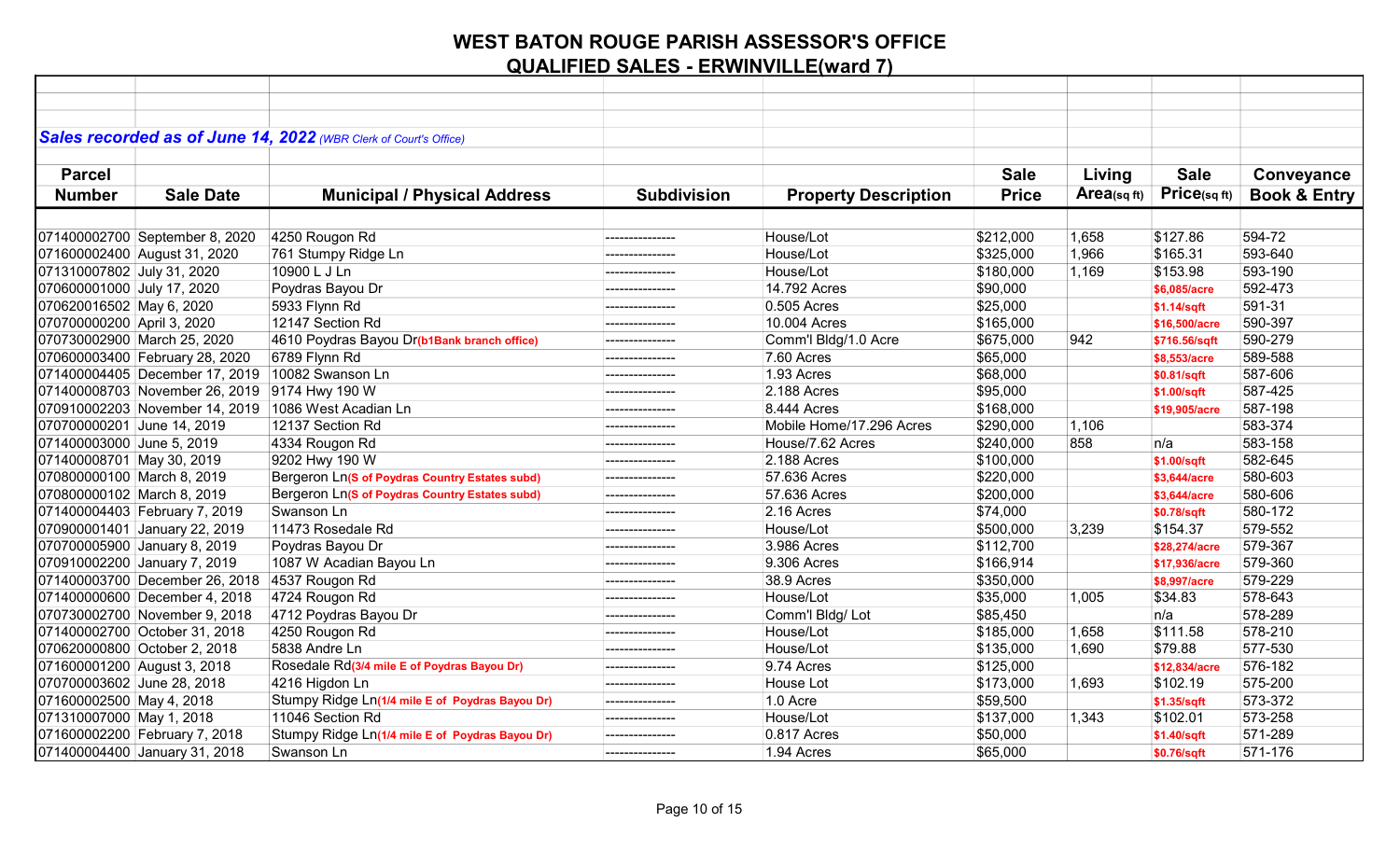| Sales recorded as of June 14, 2022 (WBR Clerk of Court's Office) |                                                        |                    |                             |              |            |               |                         |
|------------------------------------------------------------------|--------------------------------------------------------|--------------------|-----------------------------|--------------|------------|---------------|-------------------------|
|                                                                  |                                                        |                    |                             |              |            |               |                         |
| <b>Parcel</b>                                                    |                                                        |                    |                             | <b>Sale</b>  | Living     | <b>Sale</b>   | Conveyance              |
| <b>Number</b><br><b>Sale Date</b>                                | <b>Municipal / Physical Address</b>                    | <b>Subdivision</b> | <b>Property Description</b> | <b>Price</b> | Area(sqft) | Price(sqft)   | <b>Book &amp; Entry</b> |
|                                                                  |                                                        |                    |                             |              |            |               |                         |
| 071400009900 December 6, 2017                                    | 9903 Swanson Ln                                        | .                  | 1.88 Acres                  | \$76,000     |            | \$0.92/sqft   | 569-316                 |
| 071400004406 December 1, 2017                                    | Swanson Ln                                             | ______________     | 1.94 Acres                  | \$65,000     |            | \$0.76/sqft   | 569-247                 |
| 071400004405 November 16, 2017                                   | Swanson Ln                                             |                    | 1.93 Acres                  | \$65,000     |            | \$0.77/sqft   | 569-119                 |
| 070730002300 June 20, 2017                                       | 4922 Poydras Bayou Dr                                  | --------------     | 0.44 Acres                  | \$6,000      |            | \$0.31/sqft   | 565-73                  |
| 070100000600 June 13, 2017                                       | S of Rosedale Rd(1 mile East of Iberville Parish line) |                    | 110 Acres                   | \$355,800    |            | \$3,235/acre  | 564-669                 |
| 077200012800 June 7, 2017                                        | 4212 Poydras Bayou Dr                                  | --------------     | House/Lot                   | \$120,000    | 1,337      | \$89.75       | 564-589                 |
| 070700002400 May 31, 2017                                        | 4338 Higdon Ln                                         | ---------------    | 26.0 Acres                  | \$160,000    |            | \$6,154/acre  | 564-253                 |
| 071400008800 May 15, 2017                                        | 9325 Section Rd                                        |                    | 8.98 Acres                  | \$70,000     |            | \$7,795/acre  | 563-614                 |
| 070910002900 April 25, 2017                                      | 1044 W Acadian Bayou Ln                                |                    | House/10.71 Acres           | \$487,000    | 3,140      | \$155.10      | 563-243                 |
| 070600001100 April 21, 2017                                      | 6440 Poydras Bayou Dr                                  |                    | House/Lot                   | \$92,000     | 1,825      | \$50.41       | 562-564                 |
| 070730002600 April 18, 2017                                      | 4816 Poydras Bayou Dr                                  | ---------------    | 0.41 Acres                  | \$23,000     |            | \$1.28/sqft   | 562-487                 |
| 070620002100 April 12, 2017                                      | 11928 Landry Ln                                        |                    | Mobile Home/Lot             | \$60,000     | 1,377      | \$43.57       | 562-393                 |
| 071400003400 April 3, 2017                                       | 4426 Rougon Rd                                         | ---------------    | House/Lot                   | \$175,000    | 1,046      | \$167.30      | 562-163                 |
| 071310008400 March 27, 2017                                      | 5928 Horner Rd                                         | ---------------    | House/Lot                   | \$235,000    | 2,214      | \$106.14      | 562-19                  |
| 070600003102 March 7, 2017                                       | 6743 / 6813 Flynn Rd                                   | ---------------    | 4.49 Acres                  | \$20,000     |            | \$4,455/acre  | 561-395                 |
| 070700000201 March 7, 2017                                       | 12137 Section Rd                                       |                    | 17.296 Acres                | \$140,000    |            | \$8,095/acre  | 561-398                 |
| 070700000200 March 7, 2017                                       | 12137 Section Rd                                       | ---------------    | 10.004 Acres                | \$90,000     |            | \$9,000/acre  | 561-401                 |
| 070700004200 March 6, 2017                                       | 4449 Higdon Ln                                         |                    | Mobile Home/Lot             | \$27,000     | 1,190      | \$22.69       | 561-369                 |
| 070700006204 February 10, 2017                                   | 3732 Poydras Bayou Dr                                  | --------------     | Mobile Home/4.67 Acres      | \$62,000     | 720        | \$86.11       | 560-658                 |
| 071400010900 January 13, 2017                                    | 9805 Swanson Ln                                        | --------------     | 10.0 Acres                  | \$107,324    |            | \$10,732/acre | 560-168                 |
| 070730002800 November 4, 2016                                    | 12610 Hwy 190 W(LA Express)                            | --------------     | Comm'l Bldg/7.40 Acres      | \$1,914,917  |            | n/a           | 558-570                 |
| 071310007204 November 4, 2016                                    | 5229 Primrose Ln                                       | ---------------    | House/5.0 Acres             | \$265,000    | 1,702      | \$155.70      | 558-576                 |
| 071400002700 October 12, 2016                                    | 4250 Rougon Rd                                         |                    | House/Lot                   | \$175,000    | 1,658      | \$105.55      | 558-125                 |
| 071400003000 September 14, 2016 4334 Rougon Rd                   |                                                        | ---------------    | House/7.62 Acres            | \$210,000    | 858        | \$244.76      | 557-287                 |
| 070730004800 September 8, 2016                                   | 4815 Poydras Bayou Dr                                  | ---------------    | House/Lot                   | \$40,000     | 820        | \$48.78       | 557-159                 |
| 071600000101 August 1, 2016                                      | Rosedale Rd                                            | ---------------    | 0.746 Acres                 | \$53,500     |            | n/a           | 556-267                 |
| 071400004402 July 12, 2016                                       | Swanson Ln                                             | ---------------    | 2.57 Acres                  | \$70,000     |            | \$27,237/acre | 555-695                 |
| 071600001600 July 1, 2016                                        | 10163 Rosedale Rd                                      | --------------     | 4.33 Acres                  | \$22,000     |            | \$5,080/acre  | 555-531                 |
| 077100002300 June 2, 2016                                        | 4436 Balis Bypass                                      | ---------------    | Mobile Home/Lot             | \$10,000     | 1,016      | \$9.84        | 555-77                  |
| 070610001700 June 1, 2016                                        | 5656 Poydras Bayou Dr                                  |                    | House/Lot                   | \$116,000    | 2,524      | \$45.96       | 554-10                  |
| 070730004500 May 18, 2016                                        | 4713 Poydras Bayou Dr                                  | ---------------    | House/Lot                   | \$43,000     | 1,004      | \$42.83       | 554-360                 |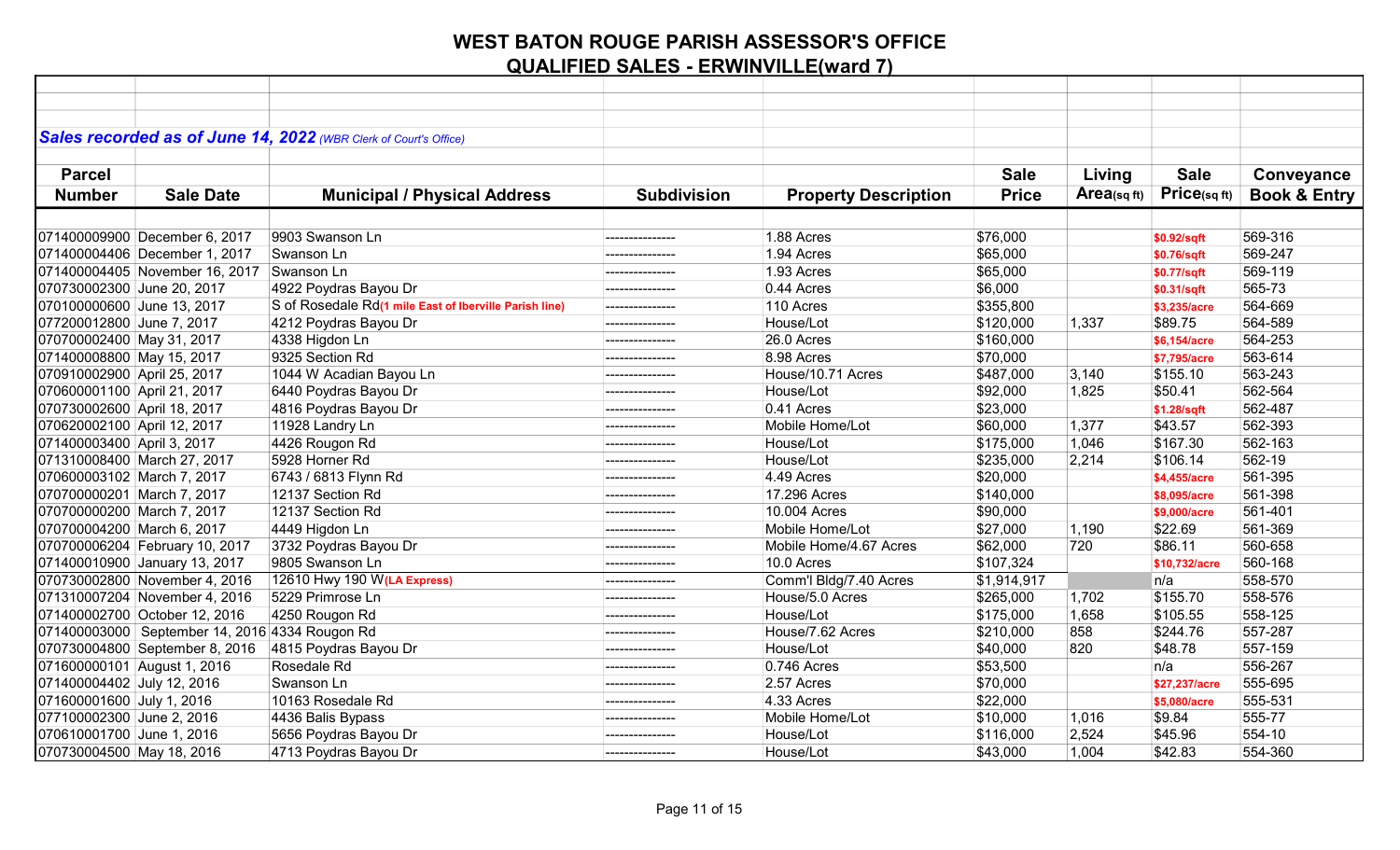|                             |                                 | Sales recorded as of June 14, 2022 (WBR Clerk of Court's Office)                    |                    |                                |              |            |                   |                         |
|-----------------------------|---------------------------------|-------------------------------------------------------------------------------------|--------------------|--------------------------------|--------------|------------|-------------------|-------------------------|
|                             |                                 |                                                                                     |                    |                                |              |            |                   |                         |
| <b>Parcel</b>               |                                 |                                                                                     |                    |                                | <b>Sale</b>  | Living     | <b>Sale</b>       | Conveyance              |
| <b>Number</b>               | <b>Sale Date</b>                | <b>Municipal / Physical Address</b>                                                 | <b>Subdivision</b> | <b>Property Description</b>    | <b>Price</b> | Area(sqft) | $Price_{(sq ft)}$ | <b>Book &amp; Entry</b> |
|                             |                                 |                                                                                     |                    |                                |              |            |                   |                         |
| 070700006005 May 6, 2016    |                                 | 3802 Poydras Bayou Dr                                                               | --------------     | House/2.58 Acres               | \$228,000    | 1,780      | \$128.09          | 554-153                 |
| 070800001100 April 22, 2016 |                                 | 2031 Poydras Bayou Dr                                                               | ---------------    | 36.20 Acres                    | \$390,000    |            | \$10,775/acre     | 553-512                 |
| 071400011200 April 22, 2016 |                                 | 3828 Rougon Rd                                                                      | ---------------    | 1.417 Acres                    | \$45,000     |            | \$31,757/acre     | 553-521                 |
|                             | 071400009900 March 17, 2016     | 3833 Rougon Rd / 9903 Swanson Ln                                                    |                    | 1.88 Acres                     | \$57,500     |            | \$30,585/acre     | 552-694                 |
| 070710002500 March 4, 2016  |                                 | 1076 W Acadian Bayou Ln                                                             | --------------     | 13.0 Acres                     | \$185,000    |            | \$14,230/acre     | 552-461                 |
| 070600002101 March 3, 2016  |                                 | 11923 Flynn Rd                                                                      |                    | House/Lot                      | \$333,000    | 2,930      | \$113.65          | 552-421                 |
|                             | 071310009300 February 29, 2016  | 10842 Section Rd                                                                    | ---------------    | House/Lot                      | \$206,000    | 2,344      | \$87.88           | 552-361                 |
|                             | 076100005400 February 24, 2016  | 5240 / 5242 Poydras Bayou Dr                                                        |                    | House/Lot                      | \$195,000    | 1,678      | \$116.21          | 552-295                 |
|                             | 071600000102 February 10, 2016  | 11198 Rosedale Rd                                                                   | ---------------    | House/Lot                      | \$245,000    | 1,672      | \$146.53          | 552-100                 |
|                             | 070910002601 October 8, 2015    | 984 W Acadian Bayou Ln                                                              |                    | 10.71 Acres                    | \$135,000    |            | \$12,605/acre     | 549-172                 |
|                             |                                 | 071600002400 September 24, 2015 761 Stumpy Ridge Ln(1/4 mile E of Poydras Bayou Dr) | ---------------    | 1.0 Acre                       | \$52,000     |            | \$1.19/sqft       | 548-573                 |
|                             | 071400004006 September 4, 2015  | 4231 Rougon Rd                                                                      | ---------------    | House/Lot                      | \$214,000    | 2,202      | \$97.18           | 548-319                 |
| 071400010000 July 16, 2015  |                                 | 3818 Rougon Rd                                                                      | ---------------    | 1.198 Acres                    | \$45,900     |            | n/a               | 547-13                  |
| 070700006004 July 7, 2015   |                                 | 3856 Poydras Bayou Dr                                                               |                    | House/Lot                      | \$186,000    | 1,456      | \$127.75          | 546-604                 |
| 071400001402 June 29, 2015  |                                 | 9821 Section Rd                                                                     | ---------------    | House/Lot                      | \$38,000     | 990        | \$38.38           | 546-397                 |
| 071600002000 May 27, 2015   |                                 | 843 Stumpy Ridge Ln(1/4 mile E of Poydras Bayou Dr)                                 |                    | 21.86 Acres(1/2 interest)      | \$100,000    |            | \$9,149/acre      | 545-454                 |
| 070730002301 April 27, 2015 |                                 | 4890 Poydras Bayou Dr                                                               |                    | Mobile Home/Lot                | \$50,000     | 1,344      | \$37.20           | 544-569                 |
|                             | 071600002000 March 18, 2015     | 843 Stumpy Ridge Ln(1/4 mile E of Poydras Bayou Dr)                                 | ---------------    | 21.86 Acres(1/2 interest)      | \$100,000    |            | \$9,149/acre      | 543-374                 |
|                             | 070700006500 March 13, 2015     | Sharp Ln                                                                            | --------------     | 180 Acres                      | \$650,000    |            | \$3,610/acre      | 543-322                 |
|                             | 071600002400 February 4, 2015   | Stumpy Ridge Ln(1/4 mile East of Poydras Bayou Dr)                                  | ---------------    | 1.817 Acres                    | \$90,000     |            | \$1.13/sqft       | 542-346                 |
|                             | 071310007000 January 29, 2015   | 11046 Section Rd                                                                    | --------------     | House/Lot                      | \$77,000     | 1,343      | \$57.33           | 542-262                 |
|                             | 071400002700 December 4, 2014   | 4250 Rougon Rd                                                                      | ---------------    | House/Lot                      | \$160,000    | 1,658      | \$96.50           | 541-108                 |
|                             | 070600002101 October 10, 2014   | 11923 Flynn Rd                                                                      | ---------------    | House/1.745 Acres              | \$350,000    | 2,930      | \$119.45          | 539-623                 |
|                             | 071400004100 September 19, 2014 | 4157 Rougon Rd                                                                      | ---------------    | 14.0 Acres                     | \$80,000     |            | \$5,715/acre      | 539-224                 |
|                             | 070620000602 September 4, 2014  | Andre Ln                                                                            | ---------------    | 8.57 Acres                     | \$93,000     |            | \$10,850/acre     | 538-614                 |
|                             | 071600002800 August 14, 2014    | Stumpy Ridge Ln(1/4 mile East of Poydras Bayou Dr)                                  | ---------------    | 4.33 Acres                     | \$50,000     |            | \$11,538/acre     | 538-64                  |
| 070700006201 August 8, 2014 |                                 | 3747 Poydras Bayou Dr                                                               | ---------------    | House/Lot                      | \$320,000    | 2,648      | \$120.85          | 538-1                   |
| 071400008702 July 25, 2014  |                                 | Hwy 190 W (Due West of Grand Bayou Rd)                                              | ---------------    | 10.0 Acres, Agricultural Land  | \$200,000    |            | n/a               | 537-453                 |
| 070910002601 July 24, 2014  |                                 | 984 W Acadian Bayou Ln                                                              | ---------------    | 10.71 Acres, Agricultural Land | \$80,000     |            | n/a               | 537-413                 |
| 071400001600 May 21, 2014   |                                 | 9739 Section Rd                                                                     |                    | Houses/2.0 Acres               | \$59,000     |            | n/a               | 535-585                 |
| 071400010600 May 20, 2014   |                                 | 9784 Swanson Ln                                                                     | ---------------    | 1.94 Acres                     | \$58,000     |            | \$29,900/acre     | 535-571                 |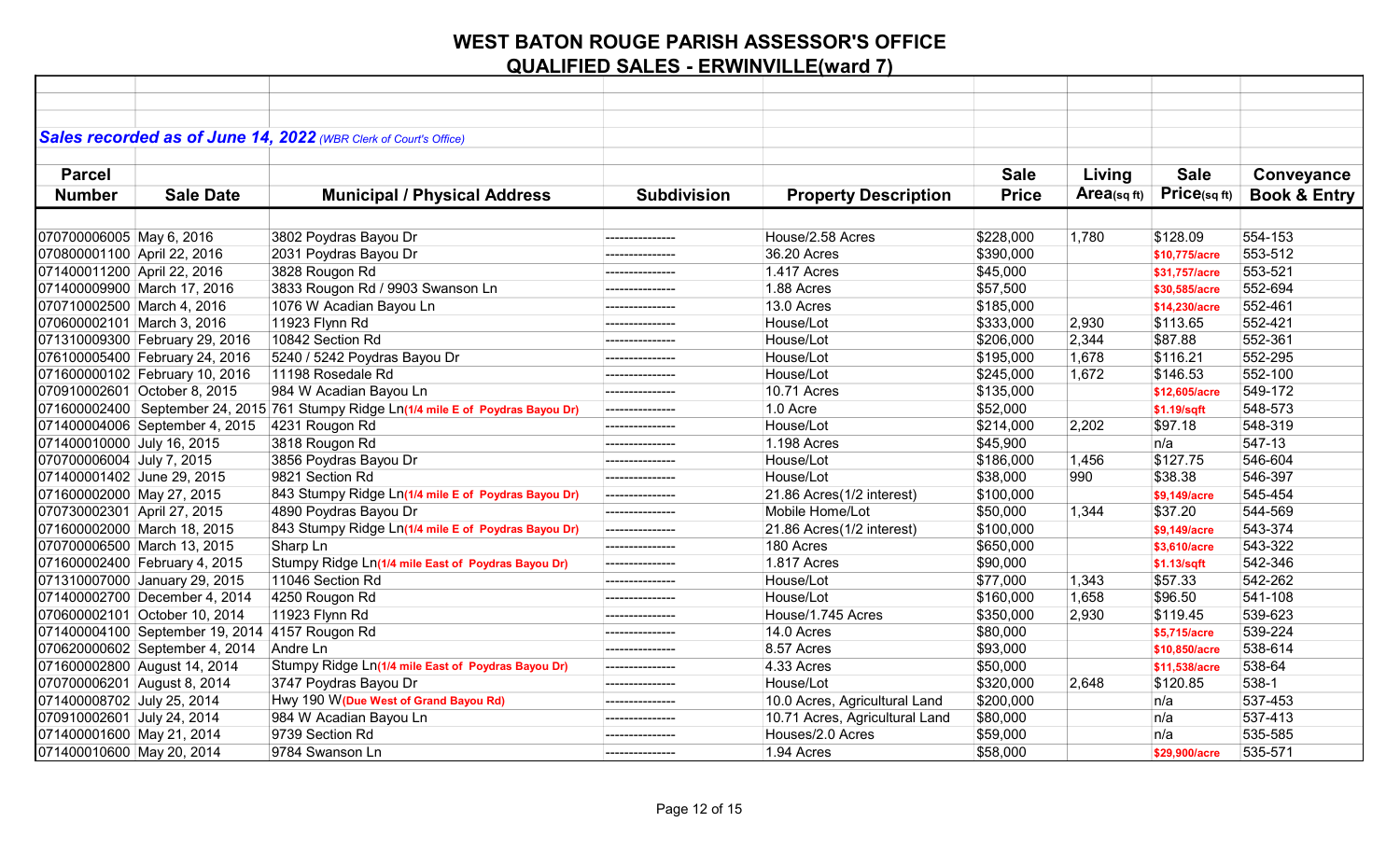|                             |                                               | Sales recorded as of June 14, 2022 (WBR Clerk of Court's Office) |                    |                                |              |            |               |                         |
|-----------------------------|-----------------------------------------------|------------------------------------------------------------------|--------------------|--------------------------------|--------------|------------|---------------|-------------------------|
|                             |                                               |                                                                  |                    |                                |              |            |               |                         |
| <b>Parcel</b>               |                                               |                                                                  |                    |                                | <b>Sale</b>  | Living     | <b>Sale</b>   | Conveyance              |
| <b>Number</b>               | <b>Sale Date</b>                              | <b>Municipal / Physical Address</b>                              | <b>Subdivision</b> | <b>Property Description</b>    | <b>Price</b> | Area(sqft) | Price(sqft)   | <b>Book &amp; Entry</b> |
|                             |                                               |                                                                  |                    |                                |              |            |               |                         |
| 071400003402 April 17, 2014 |                                               | 4420 Rougon Rd                                                   | ---------------    | House/2.318 Acres              | \$329,200    | 2,528      | \$130.22      | 534-656                 |
|                             | 077100004001 March 31, 2014                   | 4215 Poydras Bayou Dr                                            | ---------------    | House/2.2 Acres                | \$21,673     |            | n/a           | 533-281                 |
|                             | 071310007801 March 24, 2014                   | 10870 L J Ln                                                     |                    | House/Lot                      | \$203,000    | 1,672      | \$121.41      | 533-181                 |
|                             | 070730000300 March 20, 2014                   | 5033 Poydras Bayou Dr                                            |                    | House/Lot                      | \$110,000    | 1,274      | \$86.34       | 533-121                 |
|                             | 071600002500 March 17, 2014                   | Stumpy Ridge Ln(1/4 mile East of Poydras Bayou Dr)               | --------------     | $1.0$ Acre                     | \$50,000     |            | \$1.14/sqft   | 532-613                 |
|                             | 070700000800 January 7, 2014                  | 11527 Section Rd                                                 |                    | 24.04 Acres, Agricultural Land | \$160,000    |            | \$6,667/acre  | 530-480                 |
|                             | 071310001100 November 26, 2013                | 10418 Section Rd                                                 | ---------------    | House/Lot                      | \$140,000    | 1,732      | \$80.83       | 528-642                 |
|                             | 070900000800 October 7, 2013                  | 11531 Rosedale Rd                                                |                    | House/Lot                      | \$180,000    | 1,056      | \$170.45      | 527-584                 |
|                             |                                               | 070700006003 September 23, 2013 3878 Poydras Bayou Dr            | ---------------    | Mobile Home/Lot                | \$83,000     | 1,280      | \$64.84       | 527-250                 |
| 070700003201 August 1, 2013 |                                               | 10627 Section Rd                                                 |                    | House/Lot                      | \$77,799     | 1,328      | \$58.58       | 526-16                  |
| 071600002300 July 17, 2013  |                                               | Stumpy Ridge Ln(1/4 mile East of Poydras Bayou Dr)               | ---------------    | 1.0 Acre                       | \$55,000     |            | \$1.26/sqft   | 525-531                 |
| 071600000102 May 23, 2013   |                                               | 11198 Rosedale Rd                                                | ---------------    | House/Lot                      | \$227,948    | 1,672      | \$136.33      | 524-236                 |
| 070700006004 May 10, 2013   |                                               | 3856 Poydras Bayou Dr                                            | ---------------    | House/Lot                      | \$160,000    | 1,456      | \$109.89      | 523-548                 |
| 071600002600 May 10, 2013   |                                               | Stumpy Ridge Ln(1/4 mile East of Poydras Bayou Dr)               | ---------------    | 0.919 Acres                    | \$50,000     |            | \$1.24/sqft   | 523-534                 |
| 071600002100 May 10, 2013   |                                               | Stumpy Ridge Ln(1/4 mile East of Poydras Bayou Dr)               | ---------------    | $0.933$ Acres                  | \$50,000     |            | \$1.23/sqft   | 523-538                 |
| 070700006005 May 1, 2013    |                                               | 3802 Poydras Bayou Dr                                            |                    | House/Lot                      | \$219,000    | 1,780      | \$123.03      | 523-335                 |
| 070610001802 April 26, 2013 |                                               | Landry Ln                                                        | ---------------    | 1.20 Acres                     | \$25,625     |            | n/a           | 523-227                 |
| 070610001800 April 26, 2013 |                                               | <b>Landry Ln</b>                                                 | ---------------    | 0.752 Acres                    | \$25,625     |            | n/a           | 523-230                 |
|                             | 071400009900 February 21, 2013                | Corner of Rougon Rd & Swanson Ln                                 |                    | 1.88 Acres                     | \$60,000     |            | \$31,915/acre | 521-461                 |
|                             | 070700008000 February 5, 2013                 | 12755 Filo Ln                                                    | ---------------    | 1.708 Acres                    | \$21,000     |            | \$12,295/acre | 521-162                 |
|                             | 071310009300 January 14, 2013                 | 10842 Section Rd                                                 |                    | House/Lot                      | \$202,900    | 2,344      | \$86.56       | 520-536                 |
|                             | 071400000201 December 4, 2012                 | 5011 Rougon Rd                                                   | ---------------    | House/Lot                      | \$127,744    | 2,333      | \$54.76       | 519-314                 |
|                             | 071600000101 November 20, 2012                | Rosedale Rd(1/4 mile East of Poydras Bayou Dr)                   | --------------     | 0.746 Acres                    | \$60,000     |            | n/a           | 519-157                 |
|                             | 071600000102 November 16, 2012                | Rosedale Rd(1/4 mile East of Poydras Bayou Dr)                   | ---------------    | 0.755 Acres                    | \$48,500     |            | n/a           | 519-99                  |
|                             | 071400003700 November 14, 2012 4537 Rougon Rd |                                                                  | ---------------    | 39.0 Acres, Agricultural Land  | \$248,000    |            | \$6,360/acre  | 519-79                  |
|                             | 070700006701 October 3, 2012                  | Hwy 190 W(East of Airline Park subdivision)                      | ---------------    | 27.18 Acres, Timberland        | \$40,770     |            | \$1,500/acre  | 517-628                 |
|                             | 070700006700 October 3, 2012                  | Hwy 190 W(East of Airline Park subdivision)                      | ---------------    | 24.55 Acres, Timberland        | \$36,825     |            | \$1,500/acre  | 517-631                 |
|                             | 071600002001 August 23, 2012                  | Stumpy Ridge Ln(1/4 mile East of Poydras Bayou Dr)               | --------------     | 10.0 Acres, Timberland         | \$60,000     |            | \$6,000/acre  | 516-426                 |
| 071400003200 July 31, 2012  |                                               | 4354 Rougon Rd                                                   | ---------------    | House/Lot                      | \$145,000    | 1,145      | \$126.64      | 514-393                 |
| 071400009500 May 30, 2012   |                                               | 9131 Section Rd(E of Rougon Rd 3/4 mi)                           |                    | 8.98 Acres                     | \$80,000     |            | \$8,890/acre  | 512-492                 |
| 070900001400 April 19, 2012 |                                               | 11465 Rosedale Rd                                                | ---------------    | 0.79 Acres                     | \$80,000     |            | \$2.32/sqft   | 511-365                 |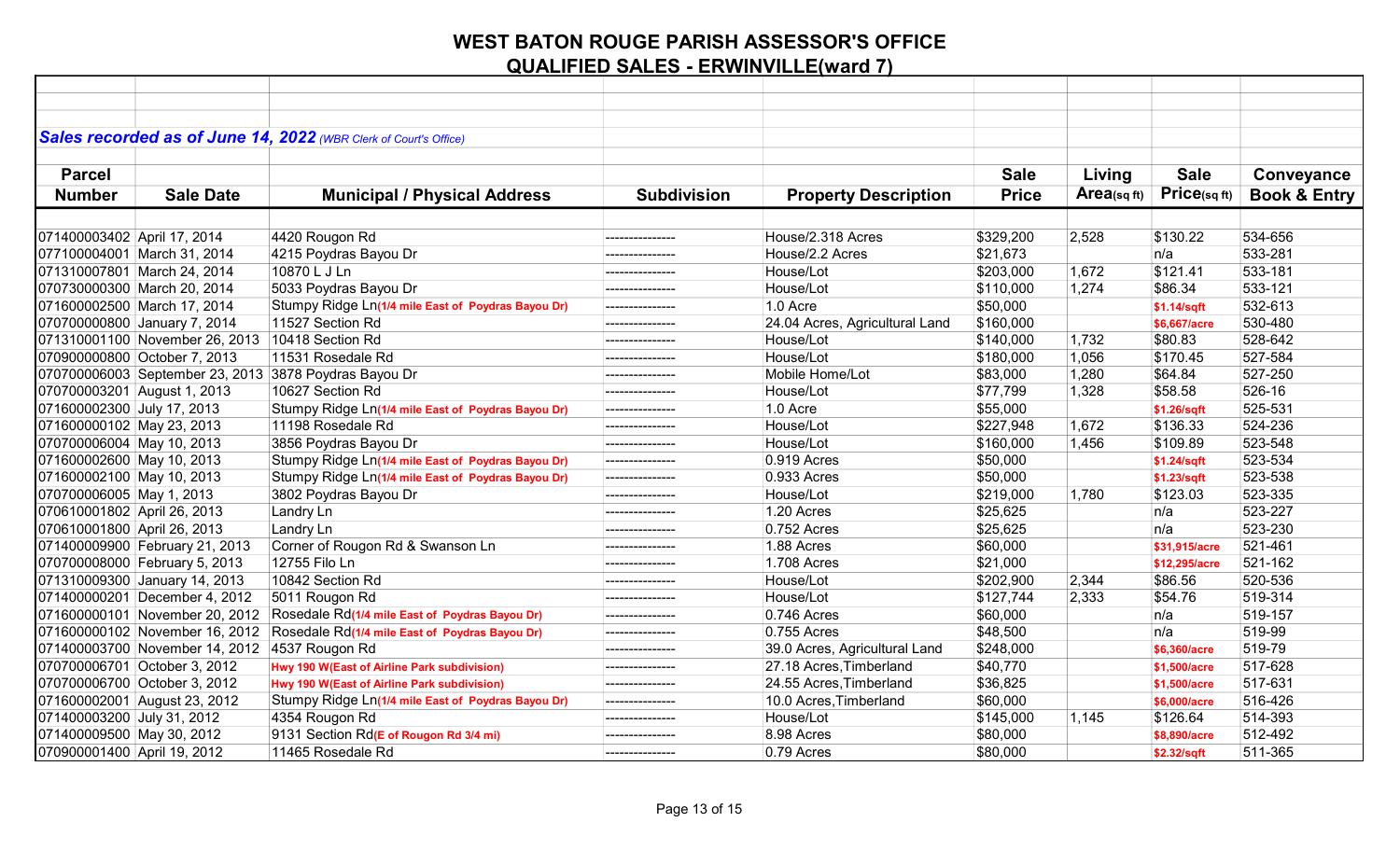|                             |                                                 | Sales recorded as of June 14, 2022 (WBR Clerk of Court's Office) |                    |                                 |              |            |                   |                         |
|-----------------------------|-------------------------------------------------|------------------------------------------------------------------|--------------------|---------------------------------|--------------|------------|-------------------|-------------------------|
|                             |                                                 |                                                                  |                    |                                 |              |            |                   |                         |
| <b>Parcel</b>               |                                                 |                                                                  |                    |                                 | <b>Sale</b>  | Living     | <b>Sale</b>       | Conveyance              |
| <b>Number</b>               | <b>Sale Date</b>                                | <b>Municipal / Physical Address</b>                              | <b>Subdivision</b> | <b>Property Description</b>     | <b>Price</b> | Area(sqft) | $Price_{(sq ft)}$ | <b>Book &amp; Entry</b> |
|                             |                                                 |                                                                  |                    |                                 |              |            |                   |                         |
| 070900000700 April 5, 2012  |                                                 | 11541 Rosedale Rd                                                | ---------------    | House/Lot                       | \$130,000    | 1,440      | \$90.28           | 511-150                 |
|                             | 070910002900 March 29, 2012                     | 1044 W Acadian Bayou Ln                                          |                    | Building/10.71 Acres            | \$166,000    |            | n/a               | 511-72                  |
|                             | 070700006001 March 20, 2012                     | 3935 Poydras Bayou Dr                                            | --------------     | 0.716 Acres                     | \$14,400     |            | n/a               | 510-629                 |
|                             | 070910002201 March 12, 2012                     | 1013 W Acadian Bayou Ln                                          |                    | House/10.98 Acres               | \$480,000    | 3,556      | \$134.98          | 510-509                 |
|                             | 071400010800 January 20, 2012                   | 9692 Swanson Ln                                                  |                    | 10.0 Acres                      | \$125,000    |            | \$12,500/acre     | 509-430                 |
|                             | 071400010900 January 13, 2012                   | <b>Swanson Lane</b>                                              | ---------------    | 10.0 Acres                      | \$125,000    |            | \$12,500/acre     | 509-334                 |
|                             | 071400011000 January 13, 2012                   | Swanson Lane                                                     | ---------------    | 8.11 Acres                      | \$96,000     |            | \$11,837/acre     | 509-338                 |
|                             | 071600000800 December 22, 2011                  | 10256 Rosedale Rd                                                | ---------------    | 60.0 Acres, Timberland          | \$200,000    |            | \$3,333/acre      | 509-91                  |
|                             | 071400008800 December 20, 2011                  | 9325 Section Rd                                                  | ---------------    | 8.98 Acres, Agricultural Land   | \$55,000     |            | \$6,125/acre      | 508-692                 |
|                             | 071310001000 November 18, 2011                  | 10412 Section Rd                                                 | ---------------    | House/Land 4.36 Acres           | \$75,000     | 1,056      | \$71.02           | 508-17                  |
|                             | 070620000800 October 19, 2011                   | 5838 Andre Ln                                                    | ---------------    | House/Lot                       | \$62,694     | 1,363      | \$46.00           | 507-7                   |
|                             | 071300001500 October 5, 2011                    | 6153 Rougon Rd                                                   | ---------------    | House/Lot                       | \$52,900     | 1,500      | \$35.27           | 506-477                 |
|                             | 070100000300 September 28, 2011                 |                                                                  | --------------     | 318 Acres, Timberland           | \$42,333     |            | \$133/acre        | 506-328                 |
|                             | 070100000901 September 28, 2011                 |                                                                  | ---------------    | 32.5 Acres, Timberland          | \$39,000     |            | \$1,200/acre      | 506-340                 |
| 071400002100 June 30, 2011  |                                                 | 9141 Section Rd(Section Rd & Hwy 190 W frontage)                 | ---------------    | 423.13 Acres, Agricultural Land | \$770,000    |            | ∣n/a              | 504-203                 |
| 071400002200 June 30, 2011  |                                                 | 9443 Section Rd(Section Rd frontage)                             |                    | 100.5 Acres, Agricultural Land  | \$770,000    |            | n/a               | 504-203                 |
| 071500000100 June 30, 2011  |                                                 | Hwy 190 W (Hwy 190 W frontage)                                   |                    | 738.56 Acres, Agricultural Land | \$770,000    |            | n/a               | 504-203                 |
| 070610001800 May 27, 2011   |                                                 | 12520 Landry Ln                                                  | ---------------    | House/Lot                       | \$146,000    | 2,045      | \$71.39           | 503-315                 |
| 070600006200 April 20, 2011 |                                                 | Flynn Rd                                                         |                    | 12.77 Acres, Agricultural Land  | \$102,160    |            | \$8,000/acre      | 502-629                 |
|                             |                                                 | 071400009600 December 10, 2010 Section Rd(E of Rougon Rd 3/4 mi) | ---------------    | 8.98 Acres                      | \$54,000     |            | \$6,013/acre      | 500-55                  |
|                             | 071400009500 December 7, 2010                   | Section Rd(E of Rougon Rd 3/4 mi)                                |                    | 8.98 Acres                      | \$54,000     |            | \$6,013/acre      | 499-559                 |
|                             | 070600007100 November 19, 2010 Flynn Rd         |                                                                  | ---------------    | 0.51 Acres                      | \$14,000     |            | \$28,000/acre     | 499-184                 |
|                             | 071310007802 November 12, 2010                  | 10900 L J Ln                                                     | ---------------    | 2.0 Acres                       | \$45,000     |            | \$22,500/acre     | 498-500                 |
|                             | 070620012600 November 10, 2010 E Subdivision Rd |                                                                  | ---------------    | 4.96 Acres                      | \$50,000     |            | \$10,000/acre     | 498-464                 |
|                             | 071400009400 October 29, 2010                   | Section Rd(E of Rougon Rd 3/4 mi)                                | ---------------    | 8.98 Acres                      | \$54,000     |            | \$6,013/acre      | 498-295                 |
|                             | 070900001400 October 19, 2010                   | 11473 Rosedale Rd                                                | ---------------    | 1.1 Acres                       | \$75,000     |            | \$68,180/acre     | 498-3                   |
|                             | 071400003402 September 16, 2010 4420 Rougon Rd  |                                                                  | ---------------    | House/Land 2.318 Acres          | \$340,000    | 2,528      | \$134.49          | 497-262                 |
|                             | 070620016300 September 2, 2010                  | Union Pacific Railroad(RR row)                                   | ---------------    | 12.84 Acres                     | \$89,556     |            | \$6,975/acre      | 497-62                  |
|                             | 077200000300 August 2, 2010                     | 12335 Hwy 190 W                                                  | ---------------    | House/Lot                       | \$39,000     | 942        | \$41.40           | 496-218                 |
| 071400008800 June 9, 2010   |                                                 | Section Rd(E of Rougon Rd 3/4 mi)                                |                    | 8.98 Acres                      | \$90,000     |            | \$10,000/acre     | 495-12                  |
| 070620000601 May 6, 2010    |                                                 | Andre Ln                                                         | ---------------    | 8.57 Acres                      | \$90,000     |            | \$10,500/acre     | 494-78                  |